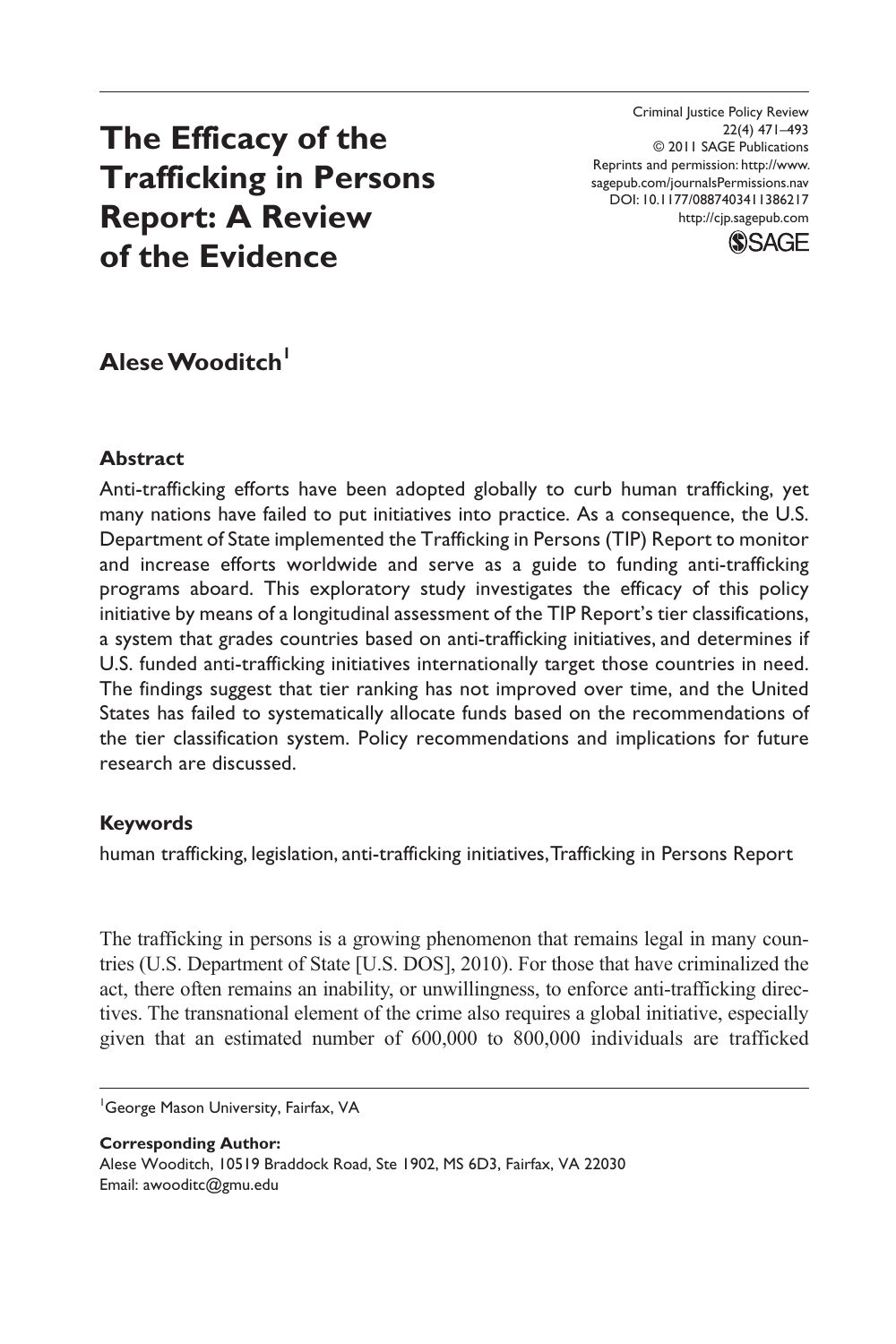worldwide (U.S. DOS, 2004) each year. In response to this impasse, the UN World Ministerial Conference on Transnational Organized Crime brought together 142 States in 1994 in the interest of drafting an initial set of protocols (United Nations General Assembly, 1995a). The "Political Declaration and Action Plan against Organized Transnational Crime,"a product of the conference, was adopted in an effort to identify, prevent, and control transnational offenders (United Nations General Assembly, 1995b). During the next few years, these measures gained momentum. In 2000, the adoption of the "Protocol to Prevent, Suppress, and Punish Trafficking in Persons, Especially Women and Children"signified a major development in international anti-trafficking efforts. With the drive behind these protocols surely being an issue of human rights, its adoption placed human trafficking high on the political agenda (Gallagher, 2001). Despite these provisions, several countries have failed to ratify the protocols or have adopted their own stand-alone approach to curb the TIPs (U.S. DOS, 2010).

Legislative efforts within the United States have resulted in the enactment of the Victims of Trafficking and Violence Prevention Act of 2000 (referred to as the TVPA), which set forth a three-pronged strategy to address human trafficking—prosecution, protection, and prevention (TVPA, 2000). This placed responsibility on federal law enforcement to pursue human trafficking cases. The TVPA established the following definition of a severe form of the trafficking in persons:

- (A) sex trafficking in which a commercial sex act is induced by force, fraud, or coercion, or in which the person induced to perform such act has not attained 18 years of age; or
- (B) the recruitment, harboring, transportation, provision, or obtaining of a person for labor or services, through the use of force, fraud, or coercion for the purpose of subjection to involuntary servitude, peonage, debt bondage, or slavery. (TVPA, 2000, § 103 8a and 8b)

The TVPA has been reauthorized in 2003, 2005, and 2008 (referred to as the Trafficking Victims Protection Reauthorization Act [TVPRA], 2003, 2005, 2008), which expanded the jurisdiction of federal law enforcement to investigate human trafficking crimes, enhanced criminal and civil penalties of traffickers, and increased collaboration between victim service providers and law enforcement agencies, among other provisions. The TVPA gave responsibility to the Criminal Section of the U.S. Department of Justice, Civil Rights Division to prosecute human trafficking crimes. Trafficking victims have also been increasingly provided federally funded benefits, such as medical care, housing, and financial assistance (U.S. Department of Justice, 2006). In recognizing the need for a multifaceted approach to addressing this issue, the Bureau of Justice Assistance awarded a grant to establish 42 task forces to bring together victims service providers and local, state, and federal law enforcement agencies (Stolz, 2010). These efforts are critical to the identification and protection of victims within the United States (Farrell, McDevitt, & Fahy, 2010).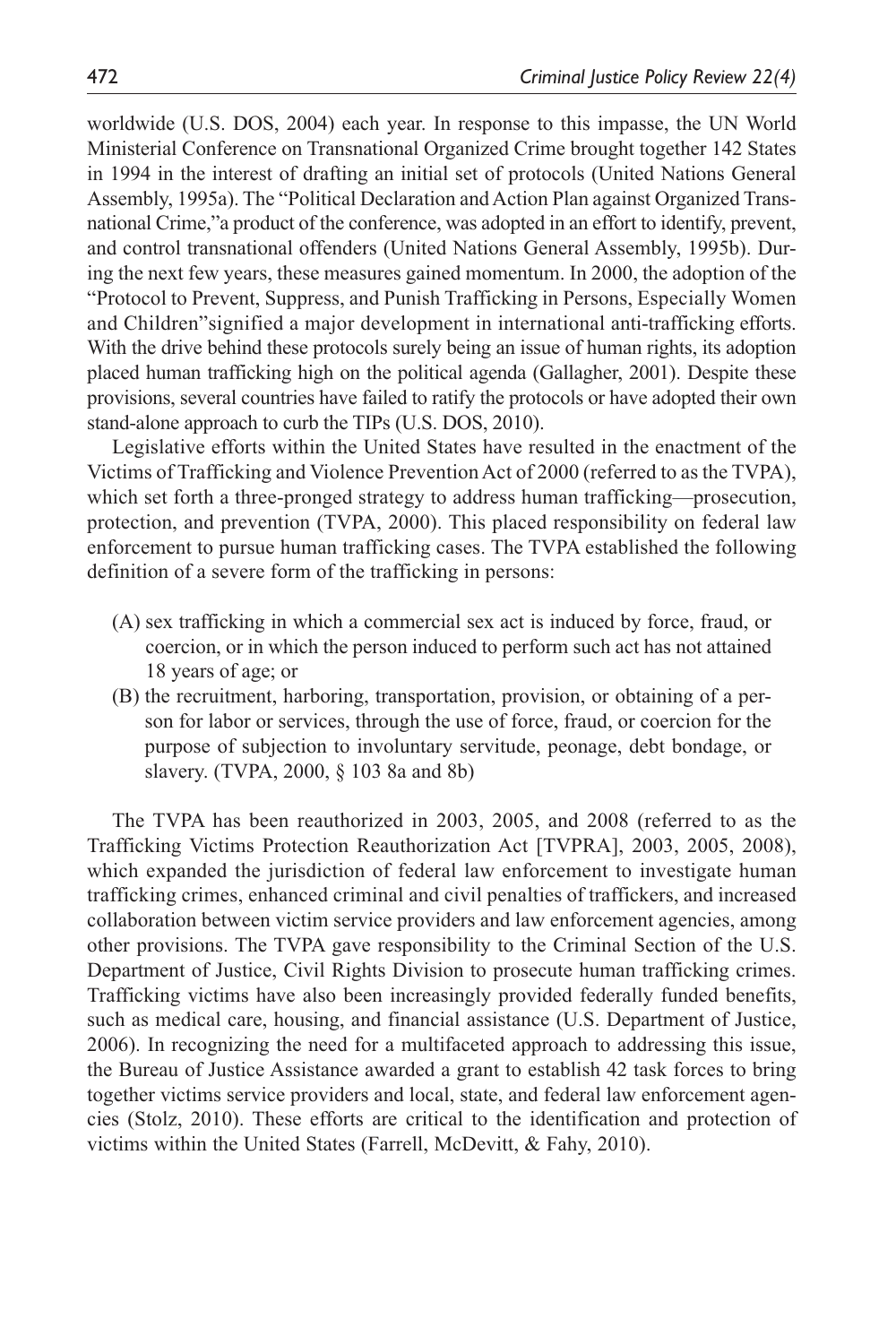The prevention of human trafficking requires initiatives to extend beyond domestic efforts, given that the United States is largely a destination for victims. To initiate and coordinate targeted initiatives, the TVPA established the Office to Monitor and Combat TIPs within the U.S. DOS and required it to provide a summary of foreign governments' antitrafficking efforts. Since 2001, this information has been provided via the Trafficking in Persons (TIP) Report. It has served as a tool for the U.S. DOS, with the anticipation of "us[ing] information gathered in the compilation of this Report to more effectively target assistance programs" (TVPRA, 2008; U.S. DOS, 2005, p. 29; U.S. Government Accountability Office, 2006). Furthermore, the TIP Report intended to raise global awareness of the crime and spur global anti-trafficking initiatives. Over the last decade, the TIP Report has served as a foundation for the U.S. preventive efforts. It has drawn much criticism, however, over a failure to implement policy directives.

# **The Trafficking in Persons Report**

### *Methodology of the TIP Report*

The TIP Report has evolved since its initial publication from brief descriptions of antitrafficking efforts to detailed country narratives on each "three P"paradigm of prevention, protection, and prosecution. It includes information on countries of origin, transit, and destination for human trafficking, and the number of countries included in the TIP Report has increased each year. Data were collected from embassies and consulates on trafficking prosecutions, victim protection, and anti-trafficking initiatives (U.S. DOS, 2010). Additional information for the TIP Report was obtained through published reports, meetings with foreign government officials, and consultations with human rights and international nongovernmental organizations. Only countries with available and reliable statistics were included in the report.

## *Minimum Standards Outlined in the TVPA*

International countries are encouraged to adopt minimal anti-trafficking standards that have been outlined within these areas in the TVPA. These standards consist of prohibiting severe forms of trafficking and prescribing sanctions proportional to the act (TVPA, 2000). The country must also make a concerted effort to combat organized trafficking by making a sustained effort to investigate, prosecute, and convict a trafficker, regardless of public office held, and to assist foreign governments by extraditing traffickers. In addition, the country must take initiative to prevent trafficking through such measures as public awareness and make an effort to protect and assist those who already have been victimized. The TVPA initially imposed these standards on countries with a significant number of victims, with more than 100 considered significant. This threshold was removed in 2008, which further increased the number of countries included in the TIP Report (TVPRA, 2008).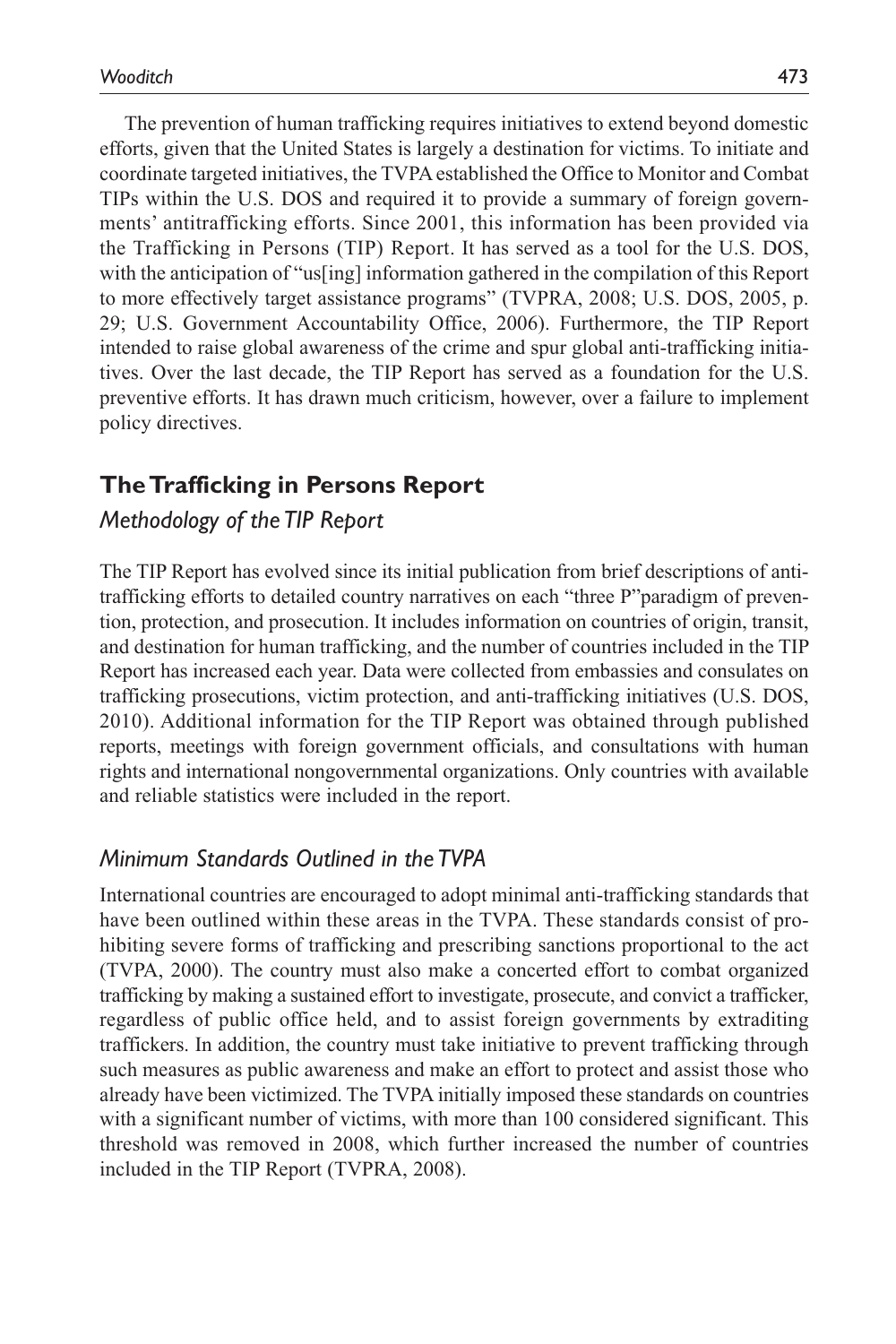#### *Criteria of Tier Placement*

The TVPA required the U.S. DOS to provide an annual summary on countries with severe forms of human trafficking by providing the following:

- (A) a list of those countries, if any, to which the minimum standards for the elimination of trafficking are applicable and whose governments fully comply with such standards;
- (B) a list of those countries, if any, to which the minimum standards for the elimination of trafficking are applicable and whose governments do not yet fully comply with such standards but are making significant efforts to bring themselves into compliance; and
- (C) a list of those countries, if any, to which the minimum standards for the elimination of trafficking are applicable and whose governments do not fully comply with such standards and are not making significant efforts to bring themselves into compliance. (TVPA, 2000, § 103 1b)

This statutory language provided the basis for the TIP Report's tier classification system, a progressive scale based on the minimum standards discussed above. Although the preceding list was a requirement of the TVPA, the publication of the TIP Report was not. Those countries meeting criteria for inclusion are placed in one of following three tiers each year: those countries successfully complying with the minimal requirements (Tier 1), noncompliant with minimal requirements but making significant attempts to do so (Tier 2), and noncompliant with TVPA standards and not making efforts to do so (Tier 3).

The tier classifications were modified in 2003 by the inclusion of the "Tier 2 Watch List" (TVPRA, 2003). This list contains countries with decreased anti-trafficking efforts from the prior year, such as former Tier 1 countries now meeting Tier 2 criteria, or Tier 2 countries that have regressed to Tier 3 standards. The Watch List also contains those Tier 2 countries where (a) the absolute number of victims of severe forms of trafficking is very significant or is significantly increasing; (b) there is a failure to provide evidence of increasing efforts to combat severe forms of trafficking in persons from the previous year, including increased investigations, prosecutions and convictions of trafficking crimes; increased assistance to victims; and decreased evidence of complicity in severe forms of trafficking by government officials; or (c) the determination that a country is making significant efforts to bring themselves into compliance with minimum standards as based on commitments by the country to take additional future steps over the next year (TVPRA, 2003, § 110b). In 2008, the reauthorization of the TVPA established a 2-year time limit for countries on the Tier 2 Watch List because previous practices allowed countries to remain indefinitely on this tier classification devoid of sanctions. At the end of this 2-year period, those Tier 2 Watch List countries that have not made significant efforts to address human trafficking will be classified as Tier 3. As of the 2010 TIP Report, this this requirement has already been waived for numerous countries.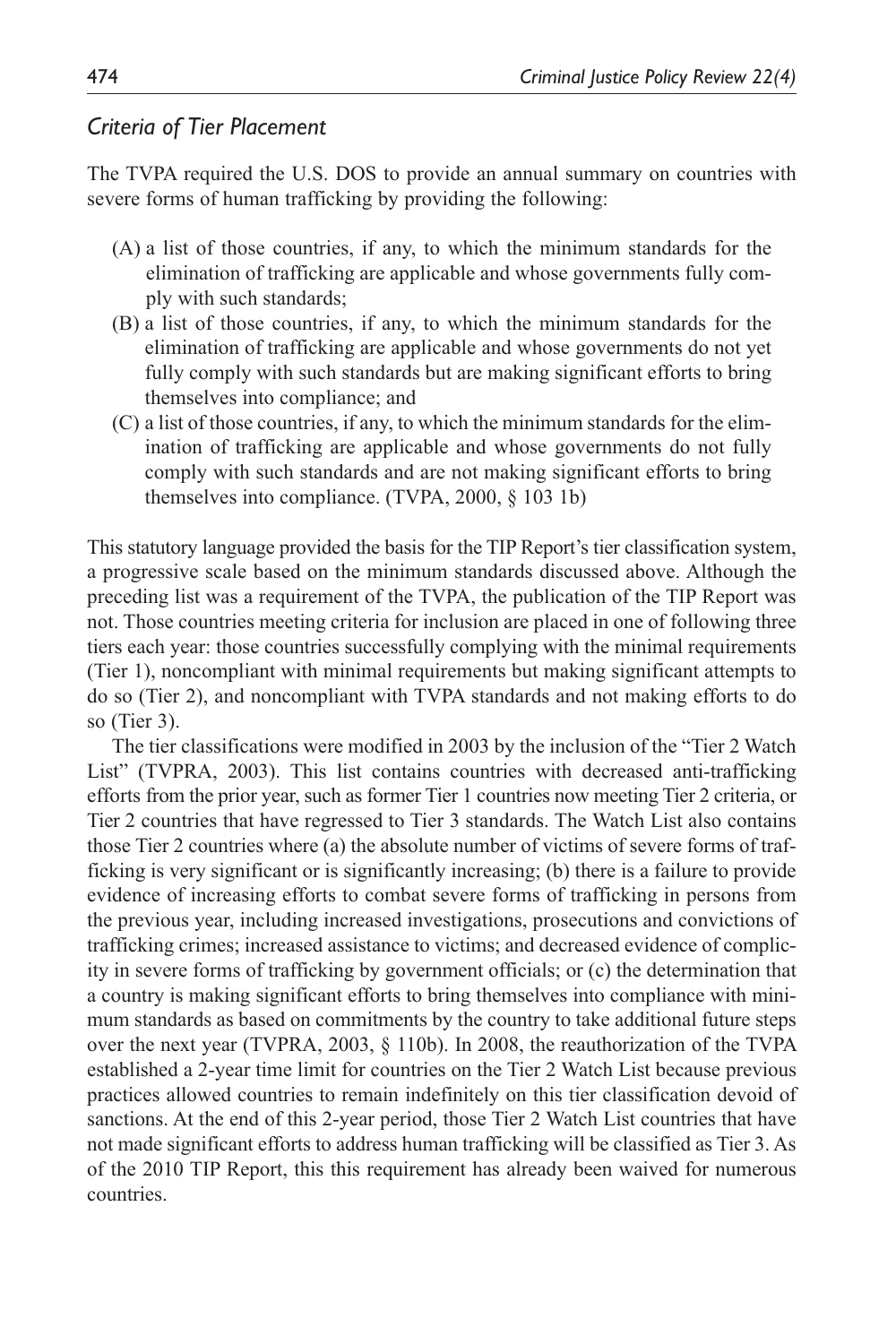



**Figure 1.** Illustration of changes in tier placement

The tier rankings discussed above are not permanent. Countries are reranked annually based on anti-trafficking efforts of the prior year, and the tier placement may change from year to year. The Inner City Fund (ICF) International (2009) has stated that the number of Tier 1 countries has increased since the first TIP Report, whereas Tier 3 countries have decreased. Although the TIP Report aims to stimulate anti-trafficking initiatives, its role is not always evident in tier rankings. Failing to increase or maintain efforts from the preceding year leads to variable or declining tier placements, whereas other countries have increased or maintained their tier placement. Figure 1 depicts examples of these changes.

#### *Promoting the Adoption of Minimum Standards*

Foreign governments must continue to cooperate with the international community to assist in the prosecution of traffickers and the protection of victims. If governments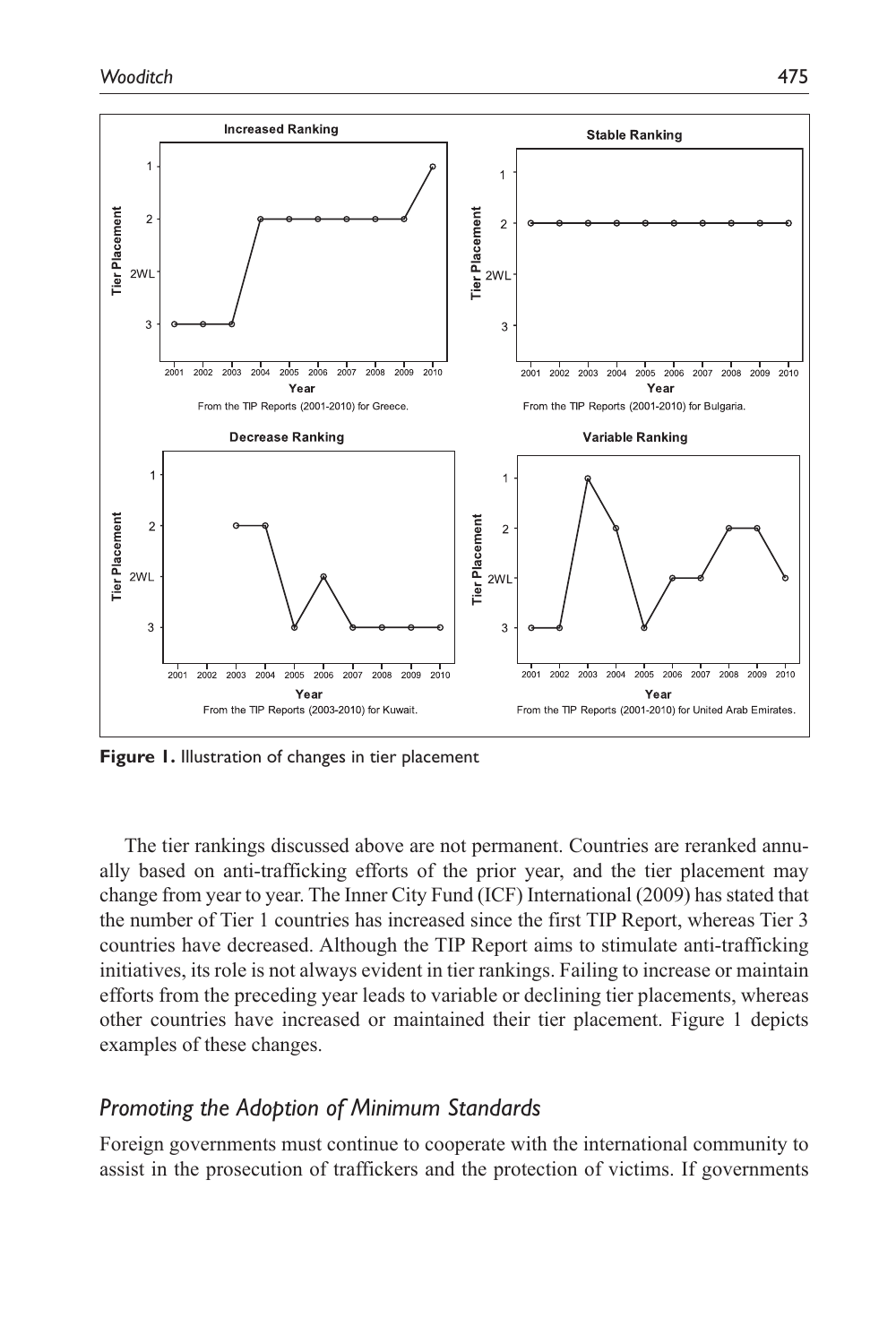fail to meet this minimal standard, or do not make strides to do so, they will be classified as a Tier 3 country. Under those circumstances, the United States will only provide humanitarian and trade-related assistance. Financial assistance of any other form by the United States is unauthorized (TVPA, 2000). Furthermore, Tier 3 countries will face opposition from the United States in obtaining support from financial institutions, such as the World Bank and the International Monetary Fund (Gallagher, 2006).

Another aspect of the TVPA's prevention component is the allocation of funds to initiate and carry out international programs to prevent human trafficking, prosecute traffickers, protect victims, and conduct research. To this end, a competitive grant process has been established to award aid to nongovernmental and intergovernmental organizations abroad. Since the TVPA's initiation, the United States has invested more than US\$600 million in international anti-trafficking programs (U.S. DOS, 2009; U.S. Government Accountability Office, 2007). The majority of the funds have been directed to the U.S. Agency for International Development, U.S. DOS, and U.S. Department of Labor. The U.S. government has also provided more than US\$100 million to international organizations such as the UN on Drugs and Crime, International Labour Organization, and International Organization for Migration. The TVPRA (2008) has recently required that a system be established to evaluate the effectiveness of funded initiatives. The ICF International (2009) has stated that the funds awarded abroad "predominantly fall on the U.S. Department of State's . . . *Trafficking in Persons Report* Tier 2 Watch List or Tier 3 rankings" (p. 1). The TVPRA (2003) placed restrictions on U.S. funded anti-trafficking aid, as it prohibited the allocation of funds to organizations that promote or support the legalization of prostitution. Despite this provision, the United States has continued to award grants to address human trafficking within some countries that have legalized prostitution, to include Argentina Germany, the Netherlands, and Senegal (Do Espirito Santo & Etheredge, 2004; Marino, Minichiello, & Disogra, 2003; Raymond, 2004). However, the funds allocated to these countries are often meager given the need for aid.

#### *Criticism of the TIP Report*

The TIP Report has received skepticism over its effectiveness to change policy (U.S. Congress, 2002), with particular scrutiny of the use of sanctions (U.S. DOS, 2007a, 2007b). According to the TVPA, all sanctions can be waived if necessary to avoid significant adverse effects on vulnerable populations. In 2007, President G.W. Bush sanctioned only 5 out of the 15 Tier 3 countries; all of which were already under some form of sanctioning unrelated to the TIPs (U.S. Department of Treasury, 2008). It has also been suggested that the anti-trafficking grants awarded have failed to prioritize anti-trafficking aid to lower ranked countries and have not targeted specific needs within the country (U.S. Government Accountability Office, 2006, 2007). As stated by the Governmental Accountability Office (2006), "the U.S. Government agencies do not systematically link the programs they fund to combat trafficking overseas with the tier rankings or the deficiencies that are identified in the report's country narratives" (p. 33).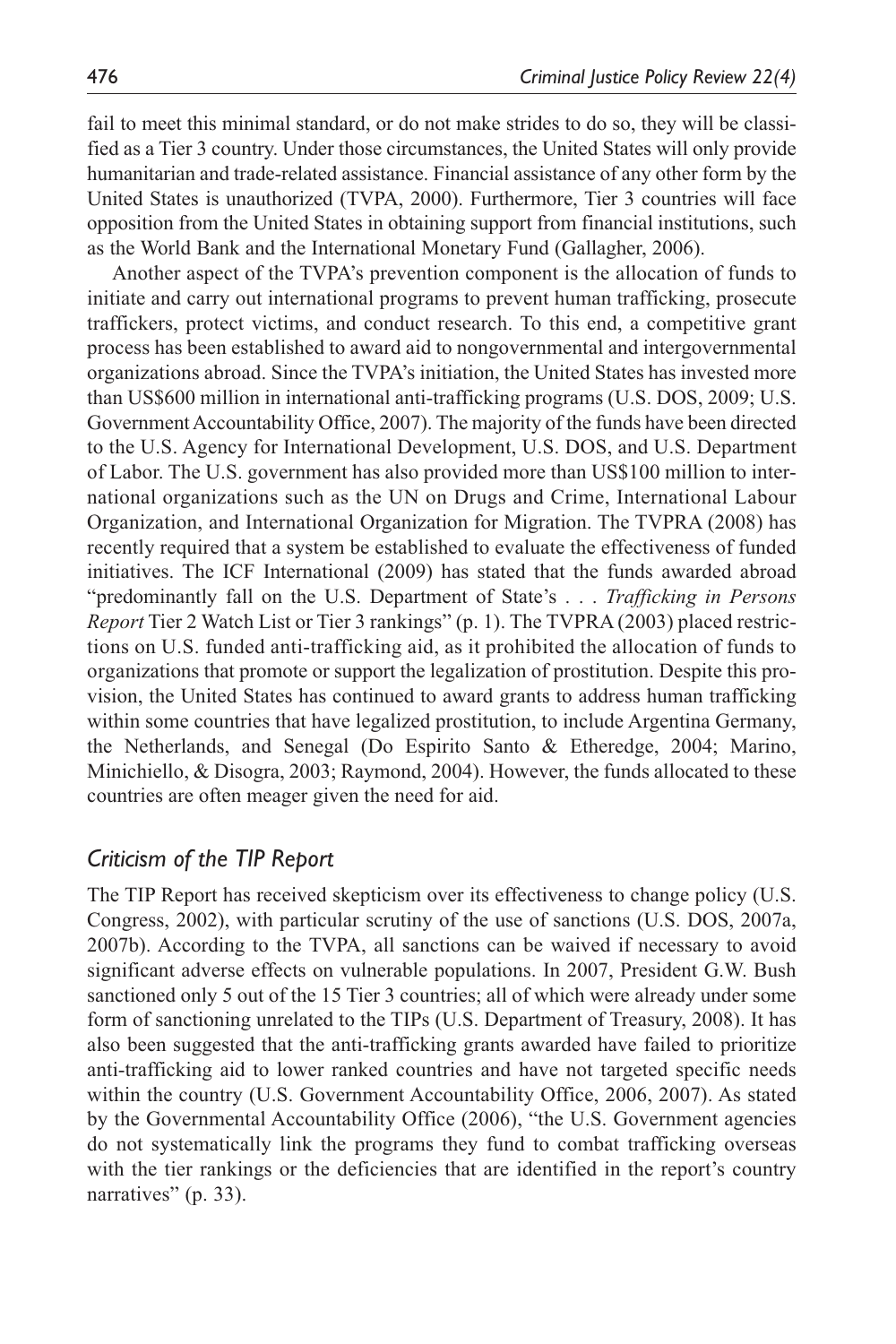The TIP Report also has received criticism over its tier ranking determination (U.S. DOS, 2007a, 2007b, 2008a, 2008b). For example, some tier determinates have been suspected of being political in nature (U.S. DOS, 2006a, 2006b) as certain Tier 2 countries "clearly do not meet the minimum standard, several among them *have not* been threatened with Tier III and the loss of foreign assistance that accompanies that status" (International Justice Mission, 2007; italics added). As of 2010, India and China have been on the Tier 2 Watch List for 6 years yet have not been listed as Tier 3 countries (U.S. DOS, 2008a, 2008b, 2009). This is also evident with Saudi Arabia and several other Middle Eastern countries that remain as a Tier 2 and Tier 3, devoid of U.S. sanctions (U.S. DOS, 2006a, 2006b). The TIP Report narratives also lack a full description of each country's compliance with the minimal standards. The U.S. Governmental Accountability Office (2006) noted that the (U.S. DOS, 2005) provided a comprehensive explanation for only 2 of the 24 Tier 1 countries, and 5 of these countries failed to mention compliance with the prosecution of sex traffickers entirely. For these reasons, it is difficult to use the TIP Report to prudently guide for anti-trafficking programs.

# **A Conceptual Framework**

The socioeconomic characteristics of a country have shown to predict the supply and demand for the TIPs (Bales, 2007). Given that certain factors differentiate countries of origin and destination, they may also help explain the adoption of anti-trafficking initiatives and United States awarded aid. By exploring these phenomena in concert, it will help identify those in need of anti-trafficking aid and those who actually receive it.

# *The Emergence of a Trafficking Market*

The TIPs has found to be largely related to illegal immigration. The reasons people migrate to a country may be a function of multiple and potentially dissimilar factors. Among these reasons, the desire for higher standards of living is a major determinant of migration. The shortage of workers for low-skill jobs in destination countries suggests a potential demand for immigrant workers. This provides higher paying job opportunities than the source country (Borjas, 1989). When a country has a high demand for labor that its workforce cannot meet solely within its borders, workers may be internationally recruited to reduce the pressure placed on the job market. To regulate this competition, restrictive immigration policies place barriers between the high demand for employment and the strong supply of workers (Borjas, 2000). This sets the stage for a lucrative market with the purpose of bringing the supply to the demand. With an abundance of qualified international workers, an immigration market in the host country emerges. This immigration market theory provides a framework for explaining the demand of trafficking persons, or what shall be termed a trafficking market.

Preliminary empirical evidence has assisted in refining the push and pull factors that explain and predict the strength of each respective trafficking market. Economic pressures, environmental conditions, political instability, and sociocultural considerations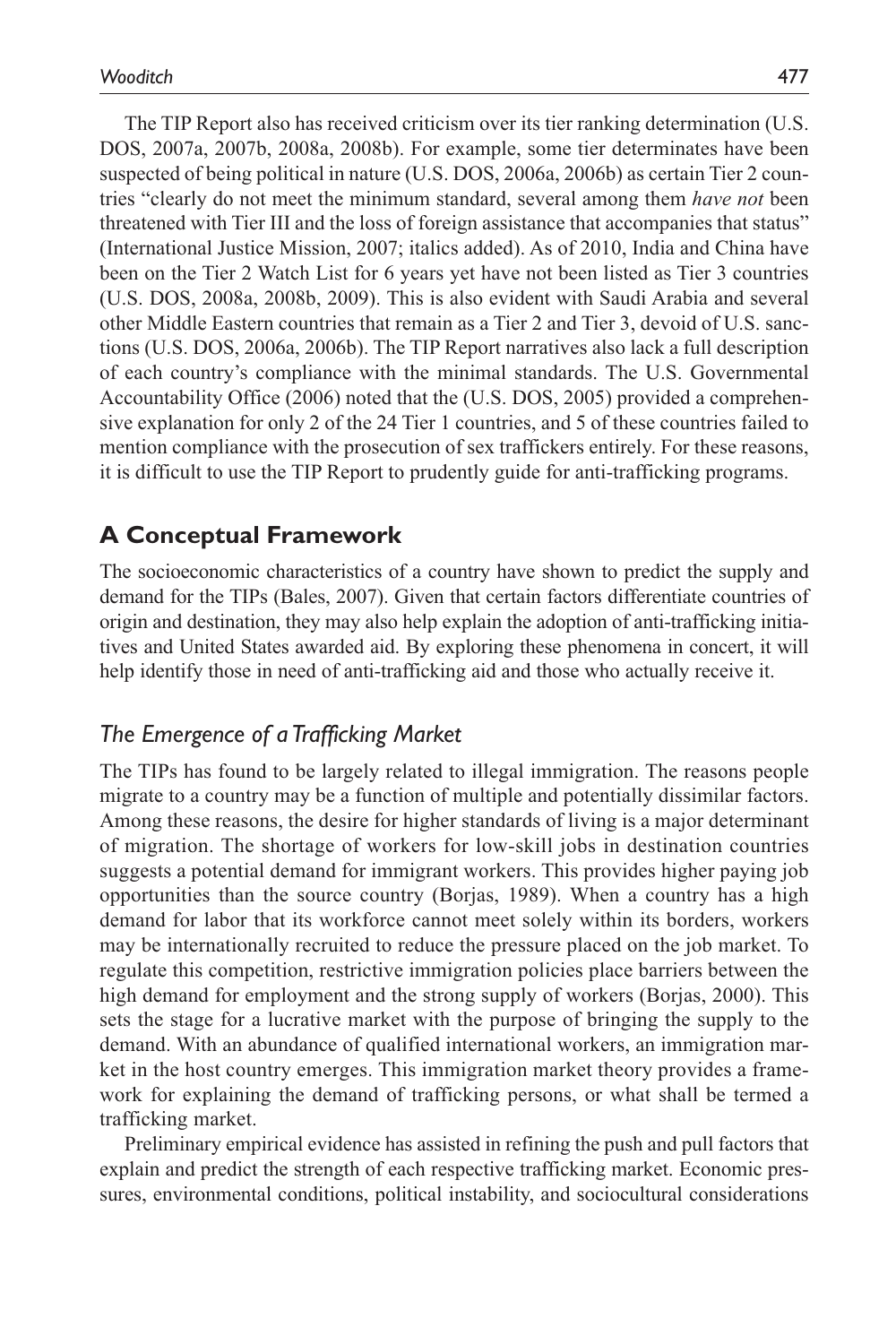are causal factors unique in geographical context. The factors of both push, driving migrants to leave the origin country, and pull, attracting migrants to the destination country, have been characterized as "relating to two separate decisions made at two separate points in time—one focusing on whether to go, the other on where to go"(Klenosky, 2002, p. 385).

## *Push Factors Driving Migration*

Origin countries serve as source countries for trafficking victims. Migrants are increasingly at risk within these host countries because of a lack of awareness of the issue. The pool of victims in the origin country is influenced by a complex interaction of push factors, such as governmental corruption, unemployment rates, population pressure, social conflict, and political unrest. All of these are positively correlated with migration pressure (Ebbe, 2008; Kelly, 2002). Bales (2007) conducted an exploratory analysis to determine which variables serve as the strongest predictors of human trafficking. The author compared 76 socioeconomic variables against estimates of trafficking from origin countries. The data yielded multiple statistically significant variables ( $p < .05$ ), with 57% of the variance between countries explained. Although every case of TIPs is unique, Bales (2007) found that government corruption, infant mortality rates, percentage of the population below the age 14, conflict and social unrest, food production, and population pressure are important push factors in trafficking. If countries fail to address these issues, the variables stated in the outset make a migrant susceptible to being trafficked. In effect, a country's economic well-being, is negatively correlated with the number of victims exported and positively correlated with the number victims imported through trafficking (Bales, 2007).

## *Trafficking Market in the Destination Country*

Migrants are trafficked from host countries to destination countries. The relationship between push and pull factors creates a one-way flow of victims from underdeveloped countries into developed countries. Push factors in the origin country provide a supply of individuals with a desire to migrate, and the presence of pull factors attracts migrants and traffickers to another country. The decision on which host country is dependent on the strength of a variety of pull factors relative to the destination country. Bales (2007) found that government corruption and a country's economy are the strongest predictors of trafficking to a country, yet only 16% of the variance was explained by the model.

A country with migrants competing for employment is often a fertile market for recruiting unskilled labor or work within the sex industry that can be easily exploited. Due to limitations on the number of those who are legally able to migrate into the host country, migrants tend to rely on illegal methods of entry, which place them at risk of victimization. Similar to a migrant using a cost-benefit analysis to select a country for potential employment, a trafficker selects a destination country in relative proximity to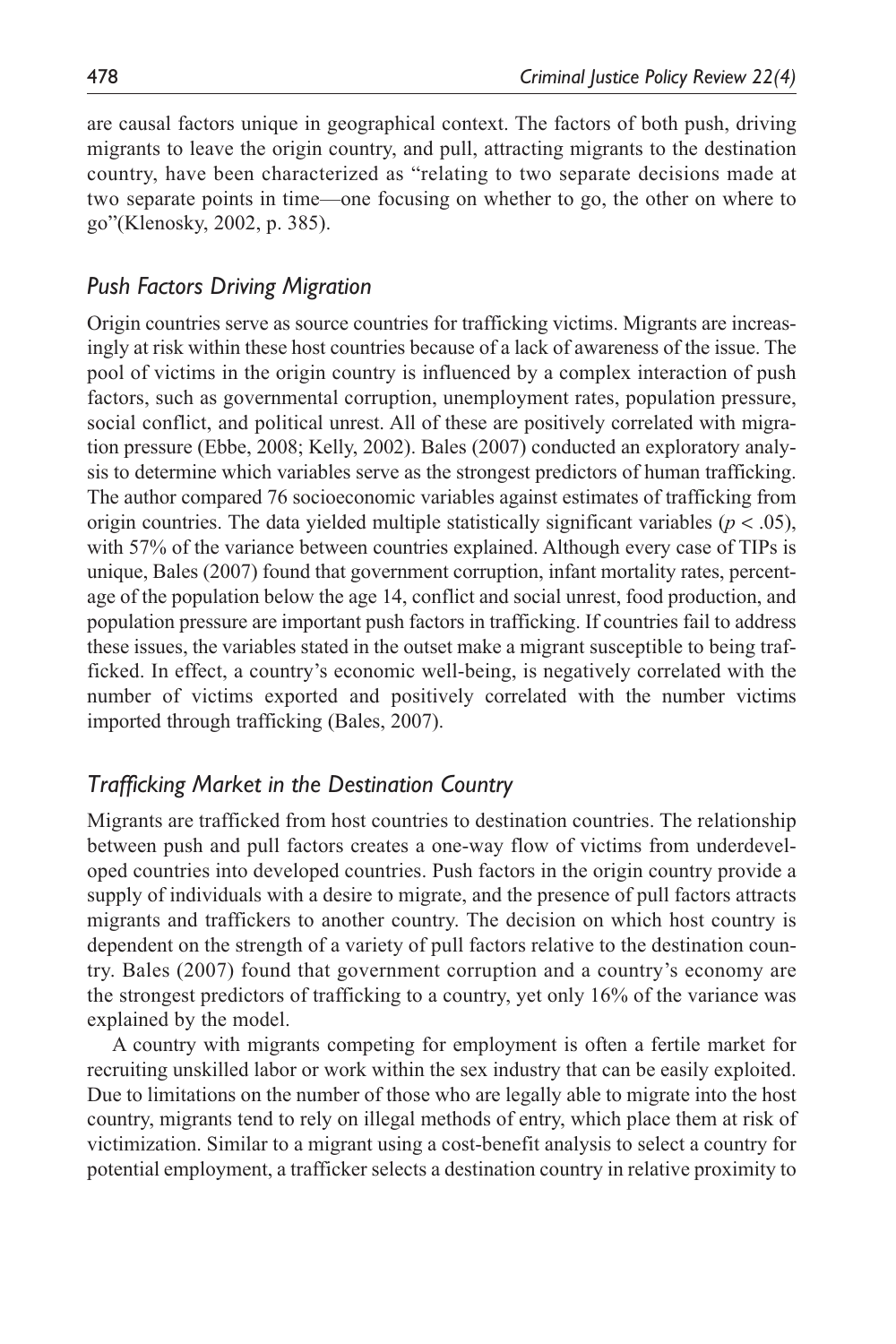the origin country that is optimal for the commercial exploitation of migrants. This is a threshold several countries cannot meet. Although it may require a mode of transit that is more expensive, dangerous, and pose a higher possibility of detection, a trafficker may incur the risks and extra expense to travel to a sustainable trafficking market. These considerations have become less of a concern, however, through the increase of transnational migration routes that have come to make long-distance trafficking schemes more plausible (Kelly, 2002; Savona, Di Nicola, & Da Col, 1996). In consequence, the transnational aspect of this crime creates a new complexity that requires the consideration of its international context (Williams & Savona, 1996).

# **Present Study**

Since the United States is primarily a destination for trafficking victims (United Nations Office on Drugs and Crime, 2006), prevention of human trafficking outside of domestic efforts is of great importance. This study attempts to assess the efficacy of the TIP Report by exploring two research questions. First, has tier ranking improved since the initiation of the TIP Report? Second, does the U.S. government prioritize funds to those countries in need, as exemplified by tier classification?

## *Hypotheses*

From the preceding discussion, this research proposes the following hypotheses:

*Hypothesis 1:* Tier placement has improved since the initiation of the TIP Report. *Hypothesis 2:* Anti-trafficking aid is awarded to lower tiered countries that demonstrate a commitment to combating human trafficking.

The first hypothesis is based on the expectation that the TIP Report will have a strong effect on global anti-trafficking initiatives. Its key policy objective is to bring attention to the issue of human trafficking and stimulate international efforts to address the problem. In essence, the United States created a 21st-century version of shaming with the TIP Report, exposing the social, political, and economic conditions within individual nations that impede anti-trafficking efforts. International scorn and the threat of U.S.-imposed sanctions are thought to be sufficient pressure for a nation to institute policies and strategies to reduce the trafficking of persons within its borders. This hypothesis is also expected given that grants should be directed at countries in need of assistance to develop and implement anti-trafficking policy.

The second hypothesis is guided by the fact that the U.S. government has implemented a competitive grant process to award anti-trafficking funds to countries in need of aid. And, the TIP Report is to be used as a tool to prudently target these resources. Based on Bales' research (Bales, 2007) to identify socioeconomic predictors of human trafficking and Borjas' (2000) immigration market theory, the dynamics that drive human trafficking and migration are integrated into a single conceptual framework to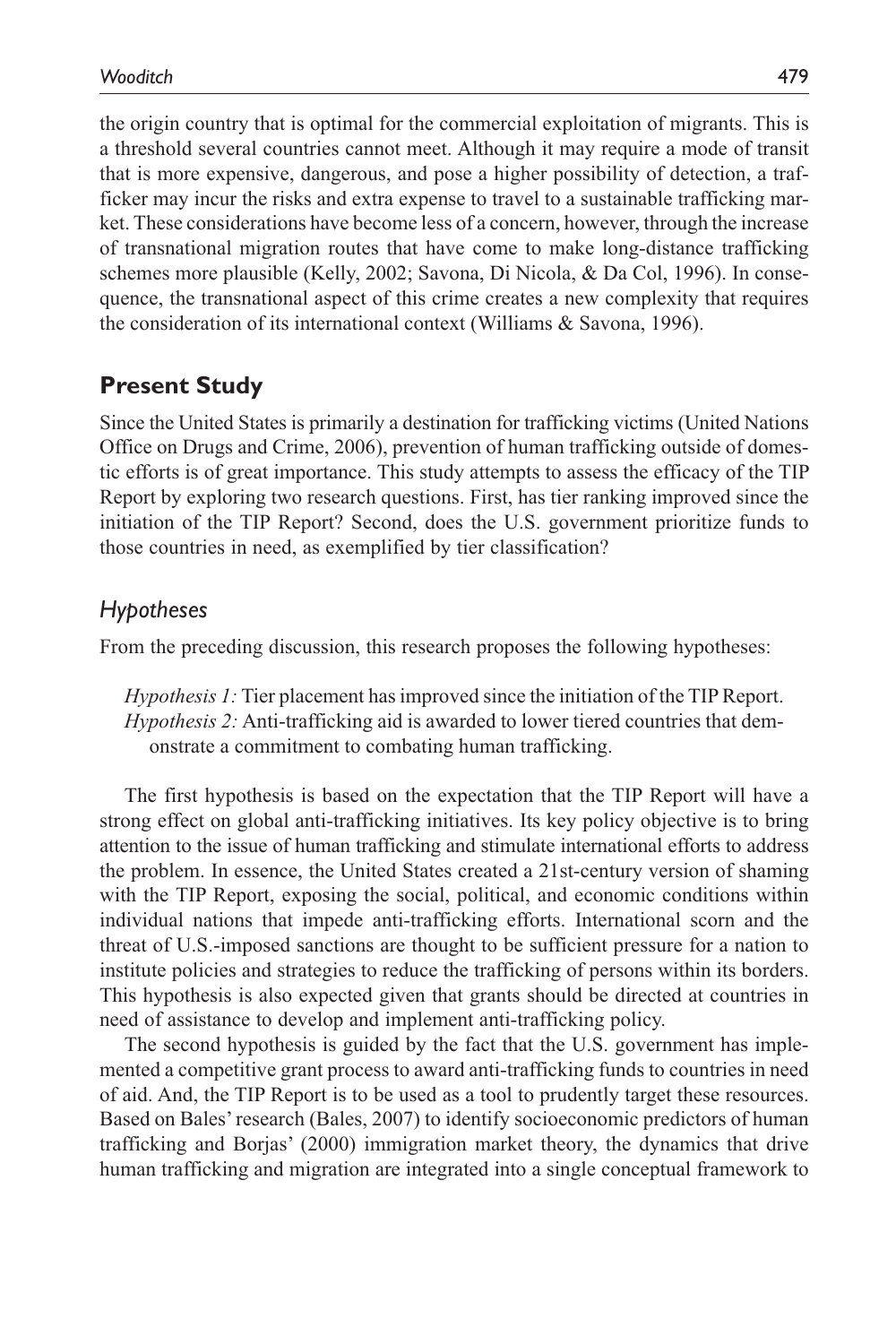

**Figure 2.** Average tier ranking in the trafficking in persons report (2001-2010)

explore predictors of tier average (See Figure 2) and anti-trafficking grants awarded (See Figure 3). These analyses will identify socioeconomic characteristics of those countries in need of funding alongside those countries that receive aid.

#### *Analytic Strategy*

A longitudinal assessment of the TIP Report will provide comprehensive insight into its ability to impact global policy. To test the first hypothesis, an interrupted time-series design will allow for an analysis and comparison of international anti-trafficking initiatives over the 10 years of its publication, as measured by tier placement (2001-2010). The treatment group for this study comprises all the countries included in the TIP Report. Each ranking is independent of the prior year. The tier rankings were coded as follows: Tier  $1 = 1.0$ ; Tier  $2 = 2.0$ ; Tier 2 Watch List = 3.0; Tier  $3 = 4.0$ .

To test the second hypothesis, the amount of U.S. aid awarded will be examined each year by tier placement. Since the TIP Report is to be used to direct the grant awards process, it is anticipated that the amount allocated will be based on the country's tier ranking of the prior year. For the analysis, the cumulative amount of U.S. grant dollars awarded internationally was obtained from the U.S. DOS (2008a, 2008b) for all years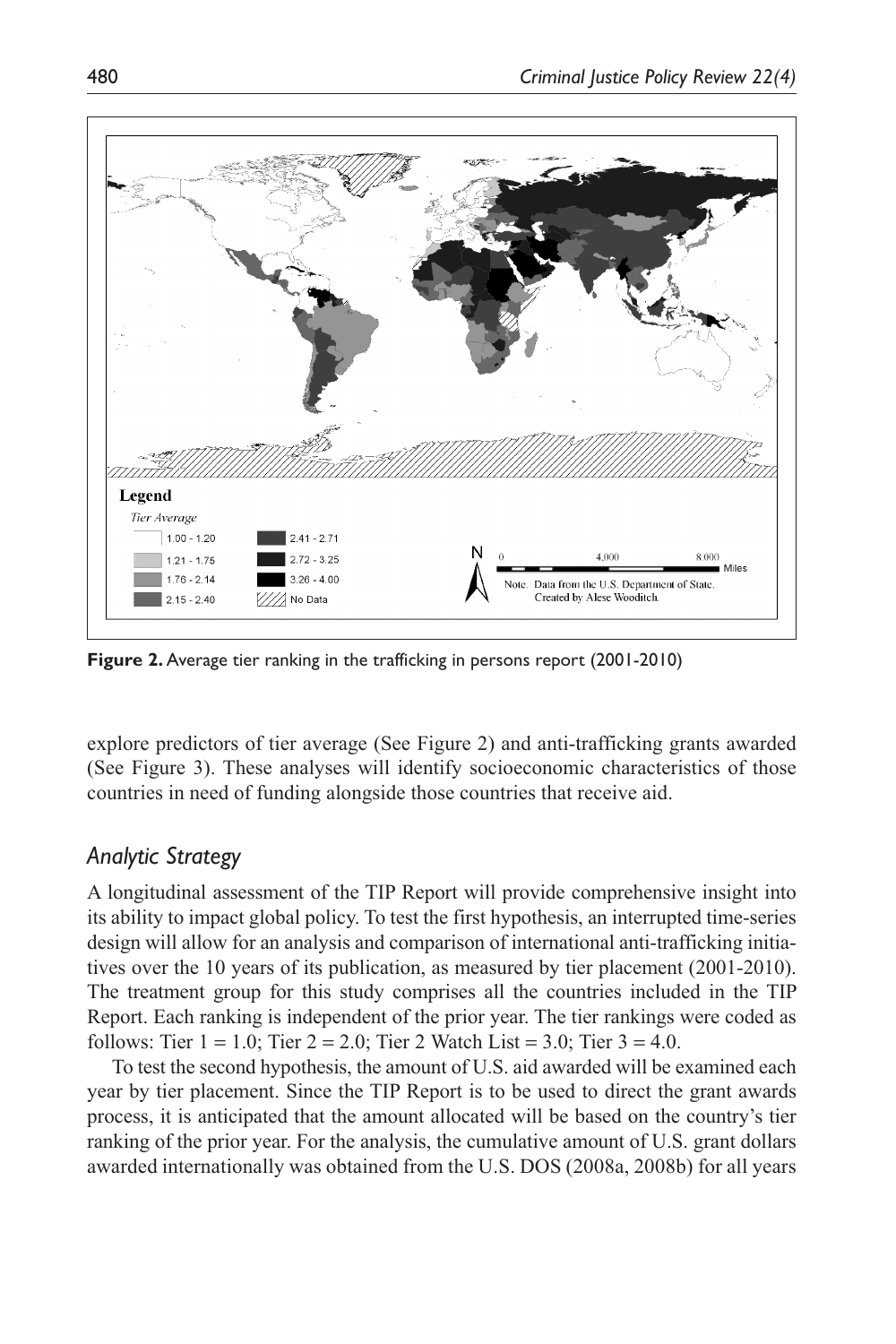

**Figure 3.** The rate of U.S. grants awarded internationally (2003-2009)

available. The total grant dollar awarded yearly was summed for each country (2003- 2009). Those grants aimed at global efforts, rather than targeting initiatives within a specific country, were excluded from analyses. When one grant was awarded for efforts across multiple countries, the total grant amount was divided by the number of recipients.

To identify predictors of tier placement and anti-trafficking grants, factors were selected based on Bales' research (Bales, 2007) on the predictors of human trafficking. For the current study, measures of push and pull factors were obtained from the UN statistical database, Transparency International, and Freedom House for the most recent year available. The conceptual model was constructed using global measures that operationalized push and pull factors, as discussed by Bales (2007). More specifically, the independent variables measure migration pressure (e.g., the number of asylum applications by origin country, tourist arrivals per capita), the standard of living (e.g., crude death rate, education index, health expenditures, food production index), gender inequality (e.g., gender empowerment measure, female-to-male ratio), economic well-being (e.g., gross domestic product per capita, Gini index, percentage employed), government corruption (e.g., Corruption Perceptions Index), and rate of globalization (e.g., the percentage of population using cellular phones, average rate of change in carbon dioxide emissions) for each country represented in the TIP Report.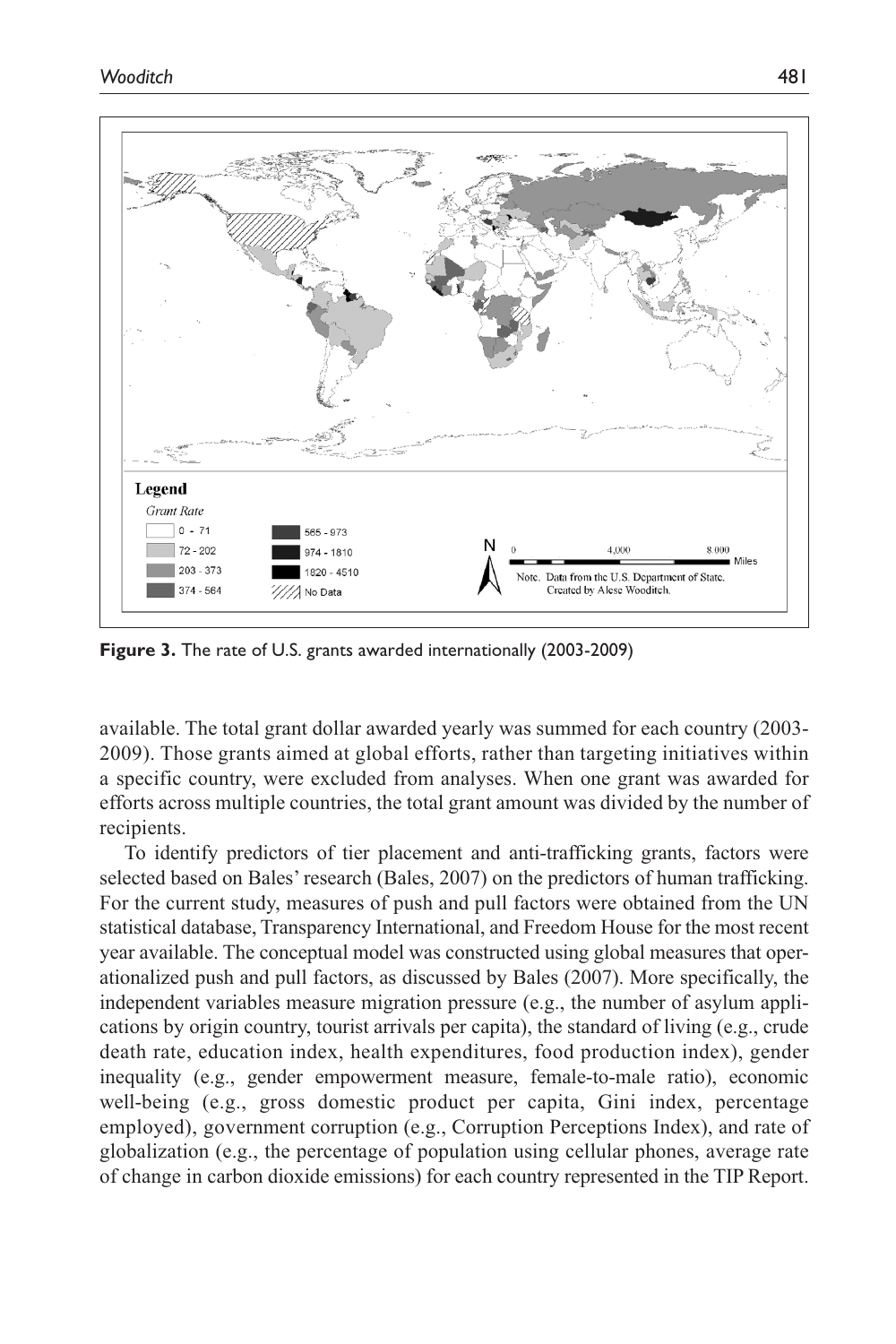In constructing the actual model in the analyses, some of the measures from the conceptual model were excluded because of collinearity. The variables described below are those used in the actual analyses.

The independent variables for the study were primarily selected from the UN statistical database: the education index is composed of the adult literacy rate and the gross enrollment ratio for primary, secondary, and tertiary schools; the Gini index measures the stratification of income within a country; the percentage employed reflects the proportion of the total population employed; the average dollar amount of health expenditures per capita; the crude death rate reflects the number of deaths per 1,000 population per year; the asylum rate is the number of visas filled by the origin for individuals seeking refuge; and the number of tourist arrivals per 1,000 population. The Corruption Perceptions Index score, another key independent variable, was obtained from Transparency International (2008). This score provides a measure of the overall extent of corruption in the political and public sectors over a 2-year period (2007-2008). The evaluation of the perceived extent of corruption in 180 individual countries is on a scale of 0 = *highly corrupt* to 10 = *uncorrupt*. Independent variables were also obtained from Freedom House (2009), which measures an individual's extent of freedom within a country across two domains—political rights and civil liberties. Only civil liberties will be included in the analysis as it was highly correlated with the political rights index. The civil liberties measure reflects the expression of beliefs, organization rights, rule of law, and personal autonomy within each country.

# **Analyses**

#### *Longitudinal Assessment of Tier Placement*

A Friedman two-way analysis of variance (ANOVA) was conducted to evaluate differences in tier average from 2001 to 2010. Only those countries with tier rankings for each year could be included in the analysis. The test was significant  $\chi^2$  (9, *N* = 79) = 26.550, *p* < .01. Kendall's coefficient of concordance was .037, which indicates strong differences in tier rankings between years. Next, follow-up pairwise comparisons were conducted with a Wilcoxon's test, a Least Significant Difference procedure that determines whether the observed differences between years are statistically significant. The test also controls for Type I errors across comparisons at the  $p < .05$  level. The results indicate a significant difference in tier ranking between years from 2001 through 2004 (2001-2002 =  $p < .01$ ; 2002-2003 =  $p < .05$ ; 2003-2004 =  $p < .001$ ). Although the Friedman test indicates that tier rankings varied significantly over time, this correlation is due to the change in tier average from 2001 to 2004. After these years, tier average leveled off; tier rankings between years for 2004 through 2010 were statistically insignificant. As the number of countries included in the TIP Report has increased each year, tier rankings from 2004 to 2010 were assessed to increase the number of countries included in the analysis. This time frame was selected because 2004 was the initial year of the Tier 2 Watch List. The change in tier placement was reassessed for these years using Friedman two-way ANOVA. The test was statistically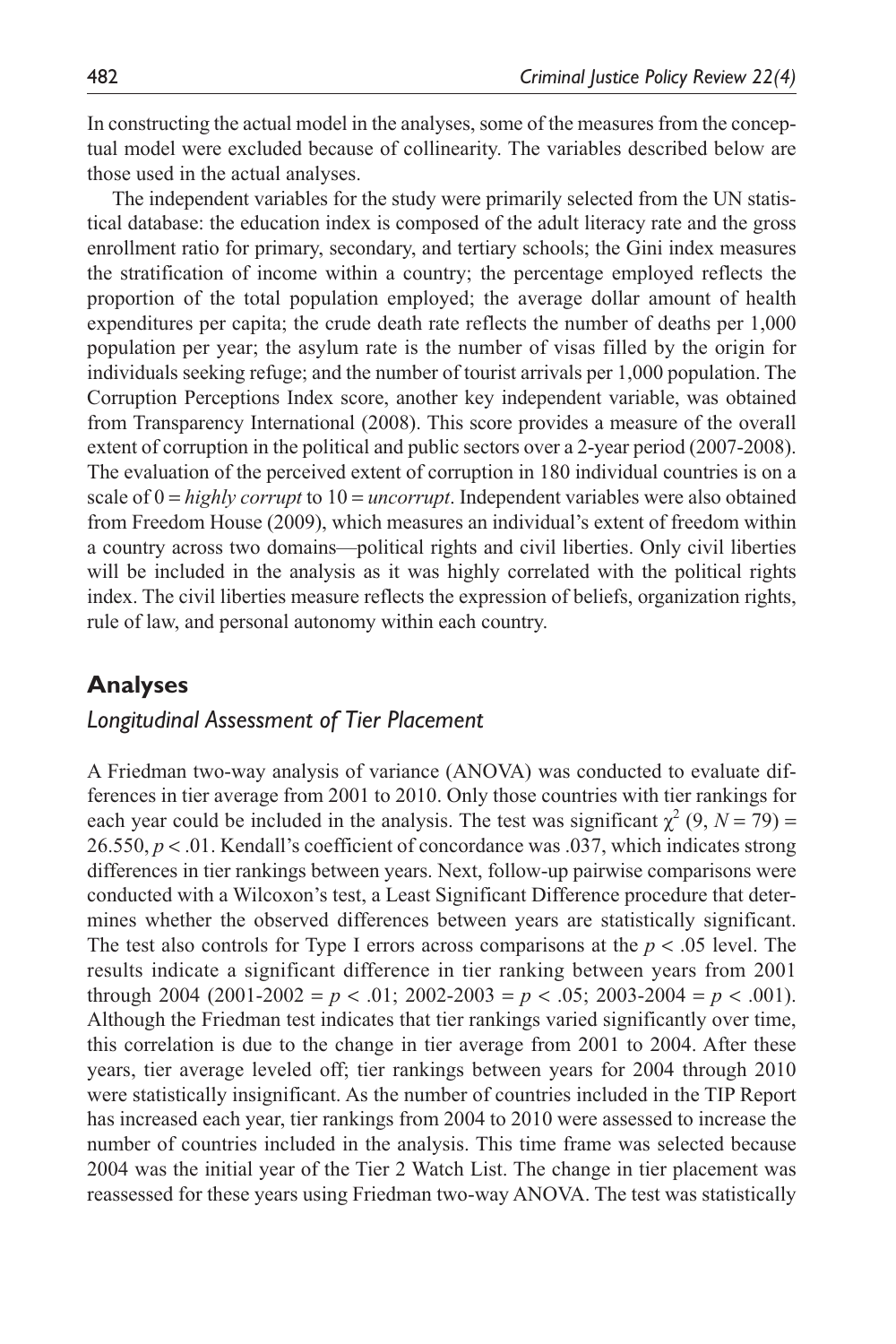insignificant  $\chi^2$  (6, *N* = 131) = 6.416, *p* = .378. This indicates that tier placement has remained stable between years 2004 and 2010. Even after excluding Tier 3 countries, the Friedman two-way ANOVA still indicates no statistically significant change in tier average. The results of these tests fail to reject the null hypothesis.

### *The Relation Between Grants Awarded and Tier Placement*

A series of one-way ANOVAs was conducted to determine differences in the amount of U.S.-based anti-trafficking aid by tier ranking (See Table 1). Due the fact that the U.S. government will only fund those countries with a clear commitment to combating human trafficking, Tier 3 countries were excluded from the analysis. In 3 of the 7 years assessed, having a low tier average was statistically associated with a higher amount of total grant dollars awarded for 2003 (*F* = 4.30; *df* = 67, 1; *p* < .05), 2004  $(F = 4.60; df = 99, 1; p < .05)$ , and 2009  $(F = 4.73; df = 134, 2; p \le .01)$ . This is in partial support of the second hypothesis. Although the amount in 2005 approached significance, there was no association between the funds awarded between 2005 and 2007 to the tier placement of the prior year. This may be due to the large percentage of the grants being awarded to Tier 1 countries.

As noted, the U.S. government has committed to funding only those countries that make an effort to curb human trafficking. The rule is not always clear-cut, however, given that some Tier 3 countries have received anti-trafficking grants. This is of importance because failing to allocate aid to Tier 3 countries may preclude those in most need. Because of this, another series of one-way ANOVAs was conducted including Tier 3 countries, depicted in Table 2. The amount of grants awarded between tiers was statistically different for only 2009 ( $F = 4.00$ ;  $df = 147, 3$ ;  $p < .01$ ), yet Tier 3 countries only received 4% of the funds during the same year. Tier 1 countries received a higher percentage of aid than Tier 3 countries in 2006 (18% vs. 4%) and 2007 (14% vs. 13%). The analysis indicates that the U.S. government is less likely to award anti-trafficking grants to Tier 3 countries than those that are higher ranking.

# *Predictors of Tier Average and U.S. Awarded Grants*

For the next analyses, tier placement for each country was averaged across all ranking years. Ordinary least squares (OLS) regression provided an opportunity to assess the impact of push and pull factors on tier placement and anti-trafficking initiatives, as illustrated in Table 3. The OLS diagnostics, as indicated by the constant and R-squared  $(R<sup>2</sup> = .592)$ , demonstrate goodness-of-fit of the model. The strongest predictor of tier average is the extent of civil liberties within a country  $(p < .001)$ , with lower ranked countries being significantly less likely to grant civil liberties. Tier 1 countries on average spent more per capita on health expenditures than lower ranked tiers ( $p < .05$ ). Tier 2 and Tier 3 countries are also more likely to have perceived corruption among public officials and politicians ( $p < .001$ ).

In Table 3, OLS regression was used to assess predictors of anti-trafficking funds awarded internationally. The logarithmic transformation of grant dollars awarded was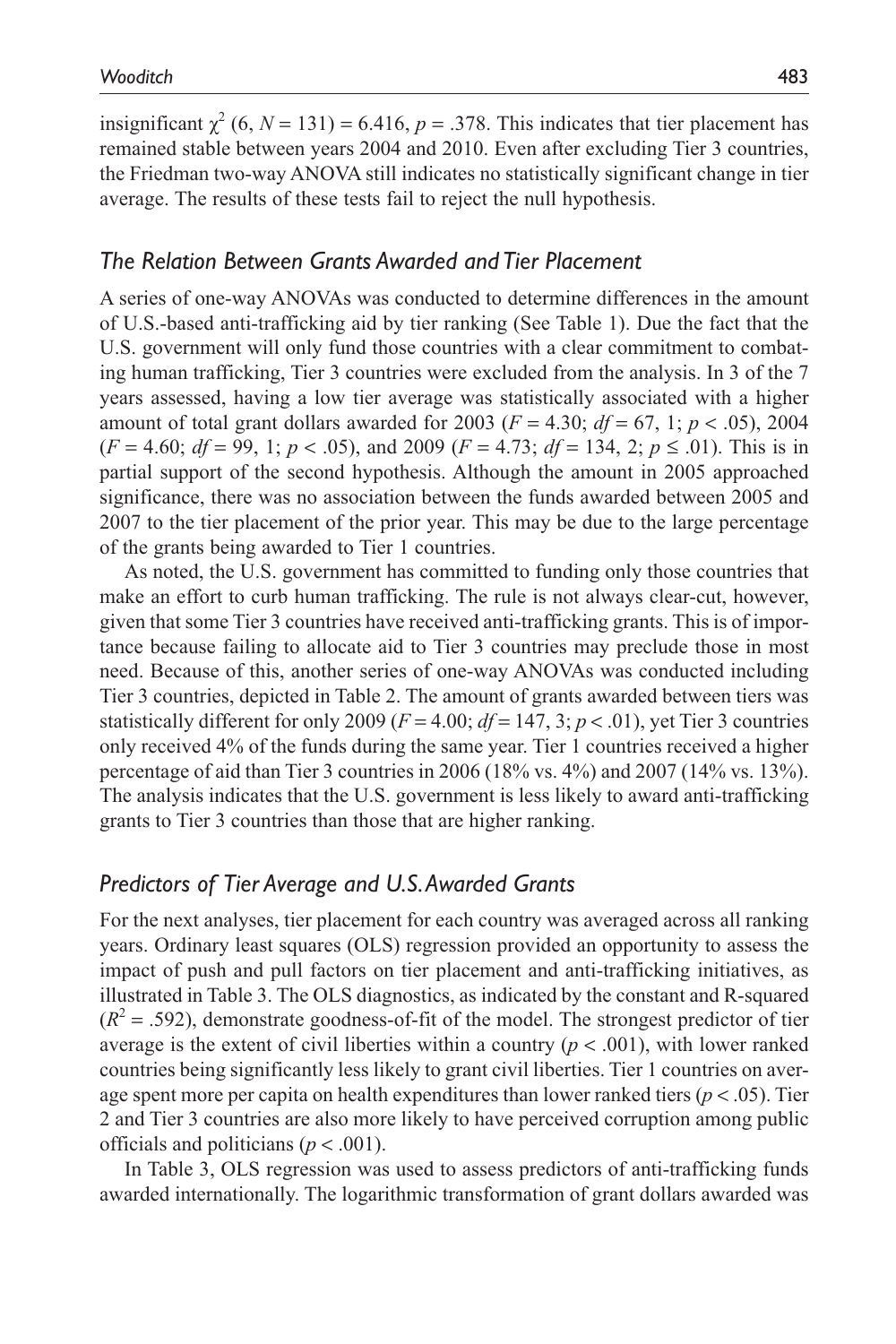| Table 1. Summary     |                      |                      |                        |                      |                      | of One-Way Analysis of Variances for the Amount of U.S.-Funded Grants and Tier Average (Precluding Tier 3) |                       |
|----------------------|----------------------|----------------------|------------------------|----------------------|----------------------|------------------------------------------------------------------------------------------------------------|-----------------------|
|                      | Funds FY 2003        | Funds FY 2004        | Funds FY 2005          | Funds FY 2006        | Funds FY 2007        | Funds FY 2008                                                                                              | Funds FY 2009         |
| Grant year           | Tier 2002            | <b>Tier 2003</b>     | Tier 2004              | <b>Tier 2005</b>     | <b>Tier 2006</b>     | Tier 2007                                                                                                  | <b>Tier 2008</b>      |
| Tier<br>T            | JS\$85.344<br>(13%)  | JS\$121,103<br>(13%) | JS\$71,543<br>(4%)     | JS\$267,278<br>(17%) | JS\$249.109<br>(16%) | JS\$14.285<br>(1%)                                                                                         | JS\$9,306 (1%)        |
| Tier 2               | IS\$550,392<br>(87%) | JS\$797,095<br>(87%) | JS\$777,10<br>(40%)    | JS\$483,929<br>(34%) | JS\$648,524<br>(40%) | JS\$704,928<br>(35%)                                                                                       | JS\$645, 159<br>(75%) |
| Tier 2 Watch<br>List |                      |                      | JS\$1,097,400<br>(56%) | JS\$682.023<br>(48%) | US\$706,416<br>(44%) | JS\$1,286,800<br>(64%)                                                                                     | JS\$204, 172<br>(24%) |
| Total awarded        | IS\$635,736          | US\$918,198          | 15\$1,946,044          | JS\$1,433,230        | JS\$1,604,049        | JS\$2,006,013                                                                                              | JS\$858,637           |
|                      | 4.296                | 4.593                | 2.910                  | 1.093                | 1,094                | 2.575                                                                                                      | 4.730                 |
|                      | 67, 1                | 99, 1                | 119, 2                 | 125, 2               | 133, 2               | 131, 2                                                                                                     | 134,2                 |
| Significance         | $0.042**$            | $0.035**$            |                        | <br>=                | ن<br>1               | ن<br>ع                                                                                                     | $0.010^{***}$         |
|                      |                      |                      |                        |                      |                      |                                                                                                            |                       |

\*\* $p < 0.05$ . \*\*\* $p \le 0.01$ . \*\**p* < .05. \*\*\**p* ≤ .01.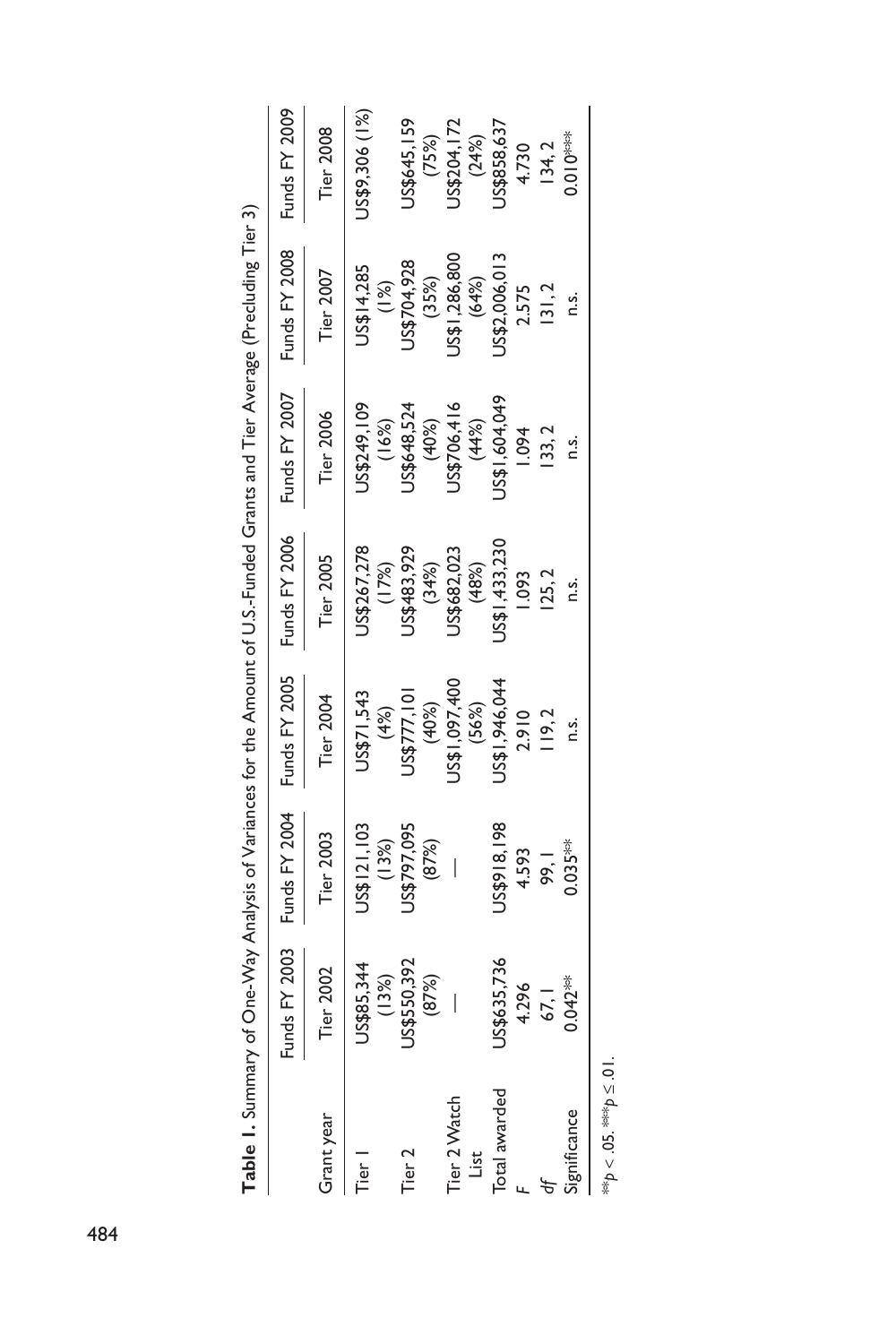|                   | Funds FY<br>2003     | Funds <sub>FY</sub><br>2004 | Funds FY<br>2005       | Funds FY<br>2006     | Funds FY<br>2007      | Funds FY<br>2008       | Funds FY<br>2009      |
|-------------------|----------------------|-----------------------------|------------------------|----------------------|-----------------------|------------------------|-----------------------|
| Grant year        | Tier 2002            | Tier 2003                   | Tier 2004              | <b>Tier 2005</b>     | <b>Tier 2006</b>      | Tier 2007              | <b>Tier 2008</b>      |
| Tier              | JS\$85,344<br>(6%)   | JS\$121,103<br>(10%)        | JS\$71,543<br>(3%)     | JS\$267,278<br>(18%) | IS\$249, 109<br>(14%) | US\$14,285<br>$(1\%)$  | JS\$9,306<br>(1%)     |
| Tier 2            | JS\$550,392<br>(41%) | JS\$797,095<br>(62%)        | JS\$777,10<br>(28%)    | JS\$483,929<br>(32%) | JS\$648,524<br>(35%)  | JS\$704,928<br>(34%)   | JS\$645, I59<br>(72%) |
| Tier 2 Watch List |                      |                             | JS\$1,097,400<br>(39%) | JS\$682,023<br>(46%) | JS\$706,416<br>(38%)  | JS\$1,286,800<br>(62%) | IS\$204, I72<br>(23%) |
| Tier 3            | US\$694,909<br>(52%) | JS\$355,608<br>(28%)        | US\$855,482<br>(30%)   | US\$64,070<br>(4%)   | JS\$233,870<br>(13%)  | US\$73,290<br>(4%)     | JS\$32, I54<br>(4%)   |
| Total awarded     | JS\$1,330,645        | JS\$1,273,806               | JS\$2,801,526          | JS\$1,497,300        | JS\$1,837,919         | JS\$2,079,303          | JS\$890,79            |
|                   | 2.316                |                             | 2.012                  | 1.554                | I.075                 | 2.355                  | 4.003                 |
|                   | 85,2                 | $2.801$<br>$112.2$          | 128, 3                 | 137,3                | 144,3                 | 146,3                  | 147, 3                |
| Significance      | ς.                   | ≤.                          | ≤.                     | ≤.                   | ≤.                    | ≤.                     | $0.009**$             |
| 10. > 4           |                      |                             |                        |                      |                       |                        |                       |

Table 2. Summary of One-Way Analysis of Variances for the Amount of U.S.-Funded Grants and Tier Average (Including Tier 3) **Table 2.** Summary of One-Way Analysis of Variances for the Amount of U.S.-Funded Grants and Tier Average (Including Tier 3)

485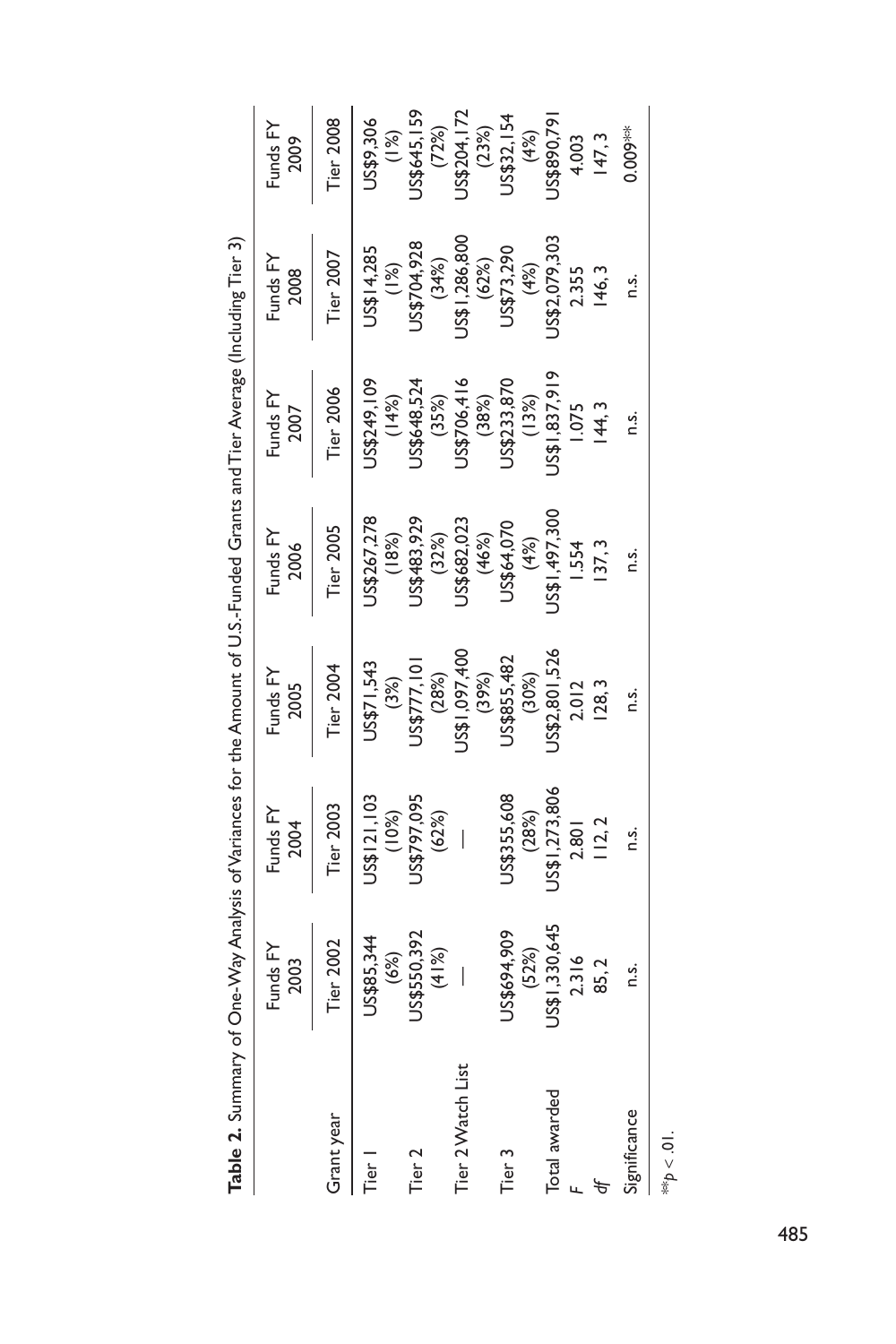|                                  | Tier average    |                   | U.S. grants      |            |
|----------------------------------|-----------------|-------------------|------------------|------------|
| Independent<br>variables         | B(SE)           | $\beta$           | B (SE)           | β          |
| Employment<br>$(\%)$             | $-0.771(0.403)$ | $-.111^{\dagger}$ | 0.015(.031)      | .039       |
| Civil liberties                  | 17.63(3.11)     | .44   **          | $-0.490$ (.234)  | $-.219*$   |
| Food<br>production<br>index      | $-0.086$ (.266) | $-.020$           | 0.018(.021)      | .072       |
| Gini index                       | 0.453(.436)     | .061              | $0.022$ $(.033)$ | .051       |
| Asylum rate<br>origin<br>country | $-3.36(12.75)$  | $-.015$           | 1.015(.997)      | .081       |
| Female to male<br>ratio          | $-0.649$ (.610) | $-.076$           | $0.083$ $(.047)$ | .171       |
| Health<br>expenditures           | $-4.69(2.35)$   | $-.139*$          | $-0.407$ (.171)  | $-.222*$   |
| Education<br>index               | 19.15 (28.24)   | .051              | 1.51(2.16)       | .070       |
| Corruption<br>index              | $-10.80(2.90)$  | $-.308***$        | $-0.765$ (.218)  | $-.390***$ |
| Crude death<br>rate              | $-2.10(1.27)$   | $-.122$           | $-0.065$ (.098)  | $-.065$    |
| Tourist arrivals                 | 6.37(2.56)      | .136              | 0.143(0.231)     | .053       |
| Population                       |                 |                   | 0.170(.209)      | .072       |
| (Constant)                       | 350.26 (77.49)  |                   | 5.43(6.09)       |            |
| $R^2$                            | 0.580           |                   | 0.237            |            |

**Table 3.** Predictors of Tier Average and U.S. Grants Awarded Internationally

† *p* < .10. \**p* < .05. \*\**p* < .01. \*\*\**p* < .001.

used because of a skewed distribution. To control for the size of the country, total population was included in the model. With an  $R^2$  of .237, a smaller portion of the variance in anti-trafficking aid was explained in comparison to tier average. Civil liberties, health expenditures, and corruption perceptions, which were also significantly associated with tier average, served to predict the amount of antitrafficking funds awarded. The findings indicate that countries are more likely to receive aid if they have greater civil liberties and have fewer health expenditures at the *p* < .05 level. The United States also allocates more anti-trafficking aid to highly corrupt countries  $(p < .001)$ . Last, the population of the country was statistically insignificant, which indicates that the United States does not award a higher amount of funds to more populated countries.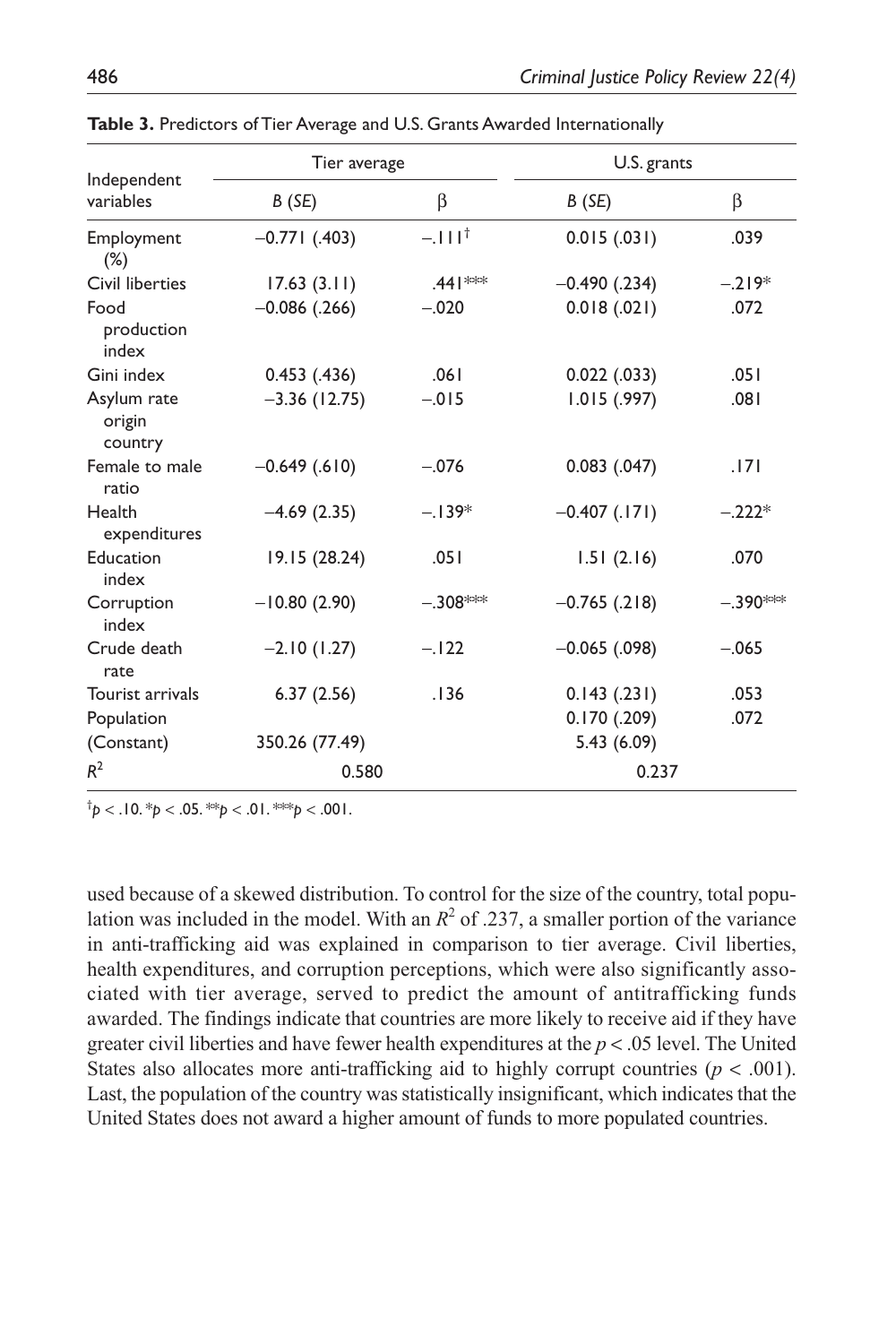## *Limitations of Study*

The findings of this research must be viewed in light of its limitations. The number of countries in the TIP Report has increased annually, yet the dataset cannot be considered exhaustive or complete because there are unranked nations. In addition, the sample size was restricted to only ranked countries for all years reviewed. The study examined change in tier ranking and did not identify and control for intervening variables that may have affected anti-trafficking initiatives. Even though there was a statistically significant change in tier ranking between years, it may not be attributed to the U.S. DOS's TIP Report. Although this study identified predictors of tier average, the weight of political ideology was unaccounted for in the regression model.

# **Discussion and Conclusion**

The first purpose of this study was to determine if tier average improved over time. To this end, a longitudinal assessment of the TIP Report was conducted across the 10-year span of its publication. The purpose of this report is to encourage, and call attention to, the progress of anti-trafficking efforts in the international realm, with the expectation that global endeavors will increase yearly. This assertion, however, was unsupported. The data indicate that anti-trafficking initiatives overall, as measured by tier placement, have remained fairly stable. There could be several reasons for this finding. First, anti-trafficking initiatives have not increased since the initiation of the TIP Report. It may be that some countries have taken considerable initiative to combat human trafficking; however, when reviewing initiatives as a whole, these efforts are offset by the large portion of countries that have not. Second, anti-trafficking initiatives have increased overall, but the efforts are insufficient to raise tier placement. It may be argued that the tier classification system has reduced a complex phenomenon into a simplified, four-point scale. Tier rating is, in essence, an imperfect measure of antitrafficking initiatives, given that such a nebulous scale cannot yield a valid indicator of real-world events. As previously discussed, the methodology of the TIP Report has evolved over time. This may have made it more difficult for a country to improve its overall tier ranking, which would explain the statistically significant change in tier placement among the first few years of its publication. Another consideration is that tier placement is conflated by political ideology.

The final aim of the study was to determine if anti-trafficking aid is prioritized to lower ranked countries. In partial support of Hypothesis 2, anti-trafficking funds were significantly awarded to lower ranked tiers that have shown a clear effort to address human trafficking, but for only 3 out of the 7 years reviewed. This suggests that the TIP Report has not served to guide grants awarded for most years. This was especially evident with Tier 3 countries. The OLS regression uncovered additional information about those countries in need and those that actually received funding. Only three factors consistently predicted tier average and anti-trafficking aid—civil liberties, health expenditures, and perception of corruption. Ideally, the characteristics of lower ranked countries and those that receive the most funding should be the same. The relationship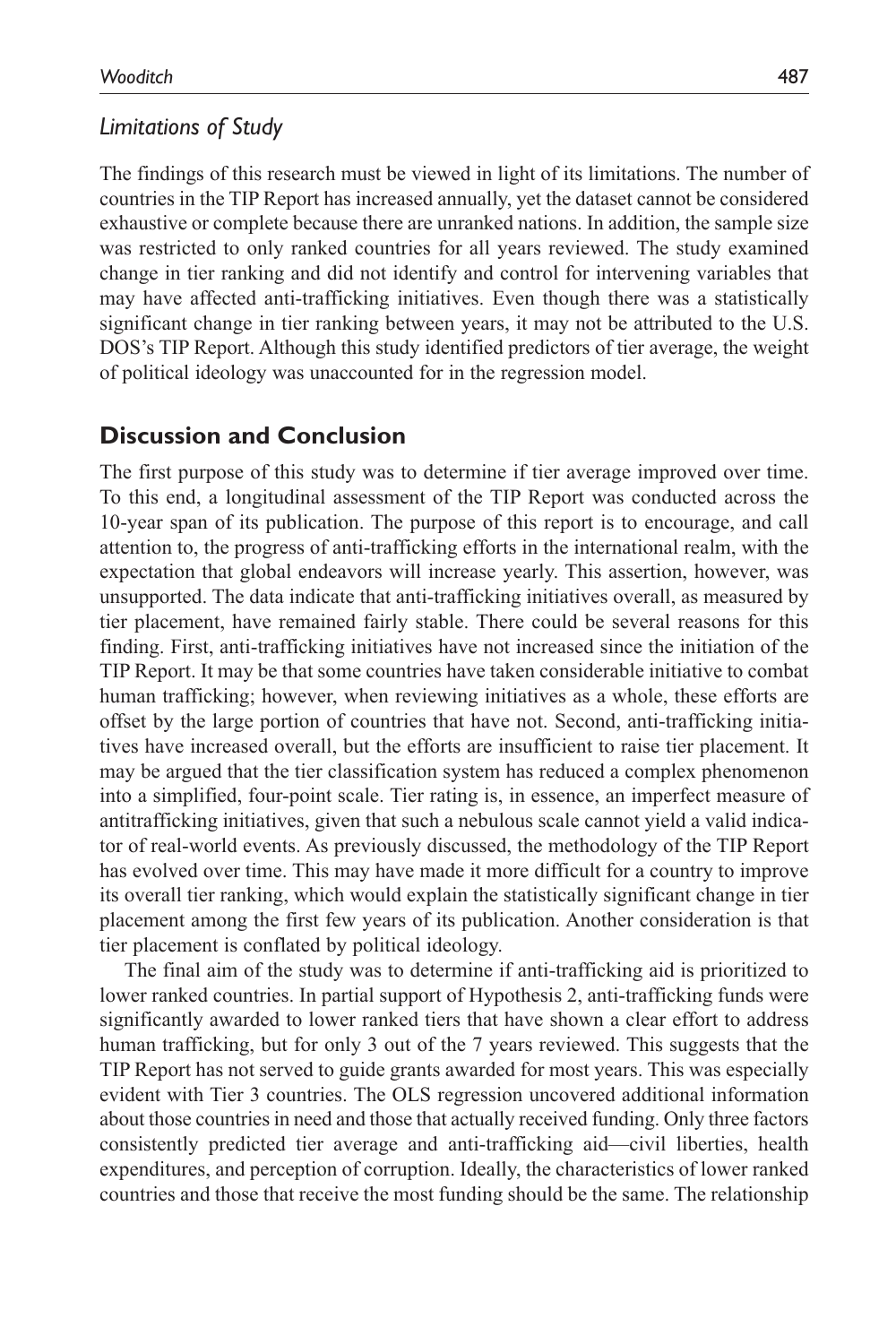between the dependent variables and civil liberties was counterintuitive to this premise. Although countries with lower civil liberties are more likely to be Tier 2 and Tier 3 countries, the United States awarded more funding to those countries with higher civil liberties.

As previously noted, the TVPA has prohibited the allocation of anti-trafficking funds to countries that have legalized prostitution, but does the legalization of prostitution promote sex trafficking? Perhaps the legalization or decriminalization of prostitution hinders a trafficking market. For instance, the strict regulation of a brothel may provide the oversight necessary to identify trafficking victims. In contrast, it may be argued that legalized prostitution may exacerbate certain types of human trafficking, such as sex tourism. There are theoretical arguments on both sides of the perspective (Hodge & Lietz, 2007; Jeffreys, 2010; Poulin, 2003; Raymond, 2004; U.S. Congress, 2002). However, given that little research has been conducted in this area and the need for rigorous research methods, it is premature to prohibit anti-trafficking aid to those countries in need of support.

#### **Policy Implications**

In the former Secretary of State Condoleezza Rice's letter in the TIP Report (U.S. DOS, 2007a, 2007b), she stated that "[t]he power of shame has stirred many to action and sparked unprecedented reforms" (p. 3). Similar statements have been made from governmental officials and throughout the TIP Reports, highlighting the success of this policy in promoting international change. The findings of this study, however, leave these claims unsupported. This may not be the result of failed policy but rather a failure to implement policy. The guidelines outlined in the TVPA with regard to preventing human trafficking need to be followed, such as a transparent tier classification system that strictly ranks countries based on compliance with minimal standards. Then, noncompliant nations need to be sanctioned, without being overshadowed by U.S. diplomacy. The inverse relation between tier average and anti-trafficking funds may be due to the influence of political ideology on tier placement or because the U.S. government is not using the TIP Report as a guide to target resources. Regardless of this disconnect, the analyses indicate that anti-trafficking funds may not be allocated to those countries in most need of aid. The issue may be assuaged if the offices that determine tier placement and anti-trafficking aid are integrated. This is akin to the common practice of police departments locating their crime analysis and intelligence units in separate locations.

The TIP Report needs to provide a more thorough account for each country's antitrafficking initiatives. The TVPA emphasizes prosecution, protection, and prevention of human trafficking, yet tier rankings fail to indicate which priority the country is deficient on. Oftentimes, this information is omitted from the country's narrative. ICF International (2009) also stated that the number of Tier 1 countries has increased and the number of Tier 3 countries has decreased since the first TIP Report. However, although the number of countries that has joined Tier 1 may have increased, it does not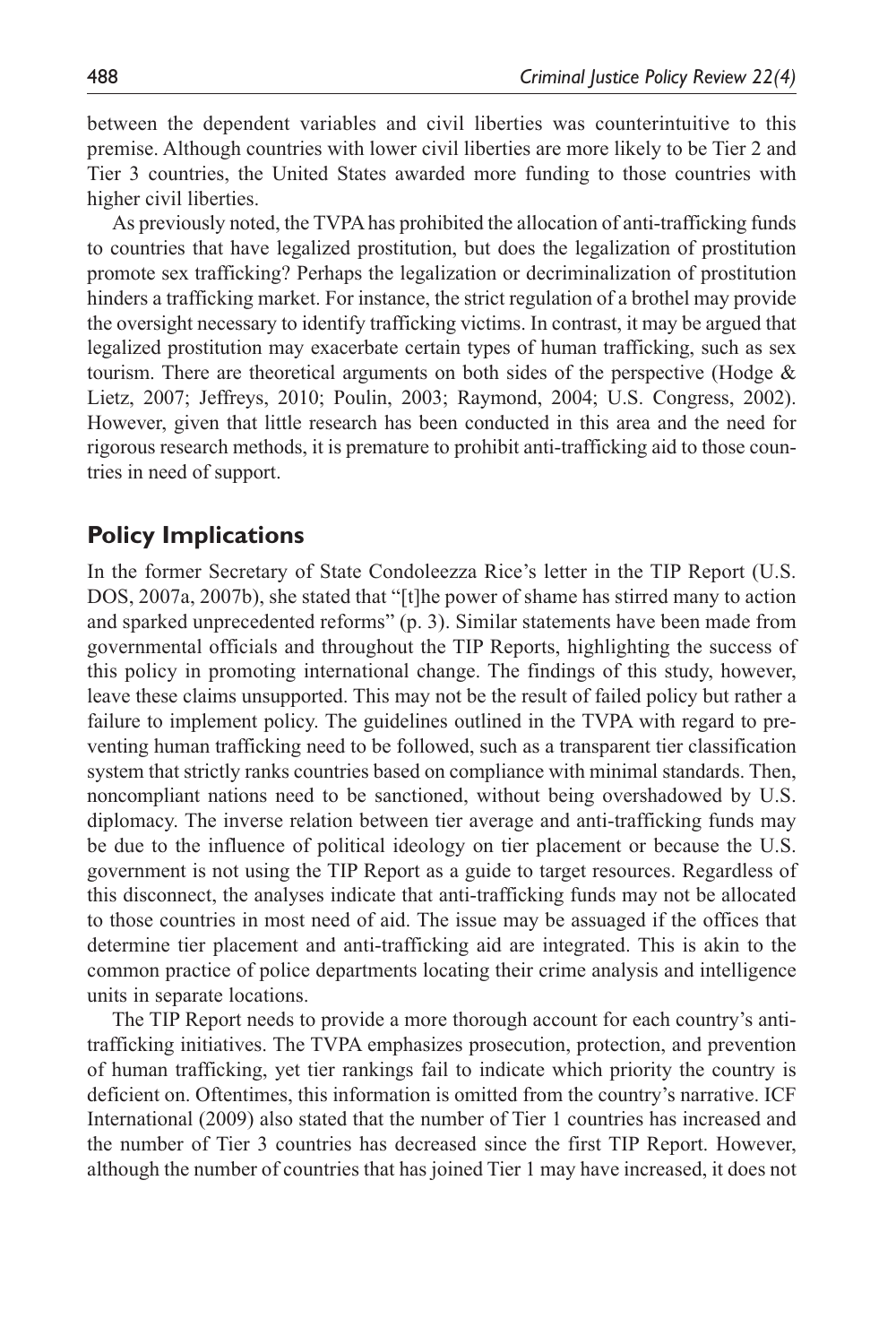mean the tier placement of these countries has improved. For instance, in recent years, Luxembourg has joined other Tier 1 countries, yet prior to 2005 the country was unranked (U.S. DOS, 2010). The analyses in this study adjusted for this consideration by only including ranked countries for all years reviewed.

A more practical approach to assessing foreign governments' efforts would be to implement a more comprehensive tier classification system, as it may be too crude a measure to gauge anti-trafficking initiatives. Rather a four-point scale, a country can receive a score from 0 to 100 based on the following four anti-trafficking priorities: prosecution, protection, prevention, and data collection and research. These four criteria may be weighted by distributing the largest amount of points to the most important initiatives, such as 40 points for prevention, 25 for protection, 25 for prosecution, and 10 for data collection and research. The United States also needs to outline objectives within each category, for which the country must meet to obtain the maximum amount of points. For instance, a prosecution index may be composed of prohibiting all forms of the TIPs, prescribing sufficiently stringent punishments commensurate with other grave crimes, demonstrating prosecutorial efforts, successfully convicting traffickers, banning the suspension of sentences for those convicted, and implementing laws that prevent the prosecution of victims.

There remains a need for the grant awards process to have clear funding priorities. Restructuring the tier classification system would also promote an evidence-based approach to funding anti-trafficking. For example, a country may receive a score of 71 out of 100 points: prevention (21 points), protection (19 points), prosecution (23 points), and data collection and research (8 points). The U.S. government would then allocate the majority of anti-trafficking aid to prevention initiatives (as the country received the lowest proportion of the total score for that index), followed by protection efforts. To further identify those countries in need, the tier score can be weighted to capture the extent to which a country serves as a source or destination for victims. For example, if a country is a primary source country for trafficking victims, prevention of trafficking would be viewed as tantamount in comparison to a destination country. Unfortunately, this is currently unrealistic given that the accuracy and reliability of data is limited by methodological difficulties in measuring hidden populations. Thus, further research needs to continue to develop an understanding of the causes of human trafficking and contributors to low anti-trafficking initiatives.

For those Tier 3 countries under sanction for failing to meet minimal standards outlined in the TVPA, the United States has suspended all aid with the exception of humanitarian and trade-related assistance. This should not include anti-trafficking grants. Even though several countries are under threat of sanction for failing to meet the TVPA's minimum standards, only five countries have continually been sanctioned. These countries are also the least likely to receive U.S. anti-trafficking aid: Cuba, Iran, Myanmar, North Korea, Syria, and Venezuela. The selective application of economic ramifications contradicts the rationale for drafting sanctions because the purpose of these is not meant to be retribution, but rather a tool to modify international policy. The suspension of aid has been ineffective in motivating these countries to take action. The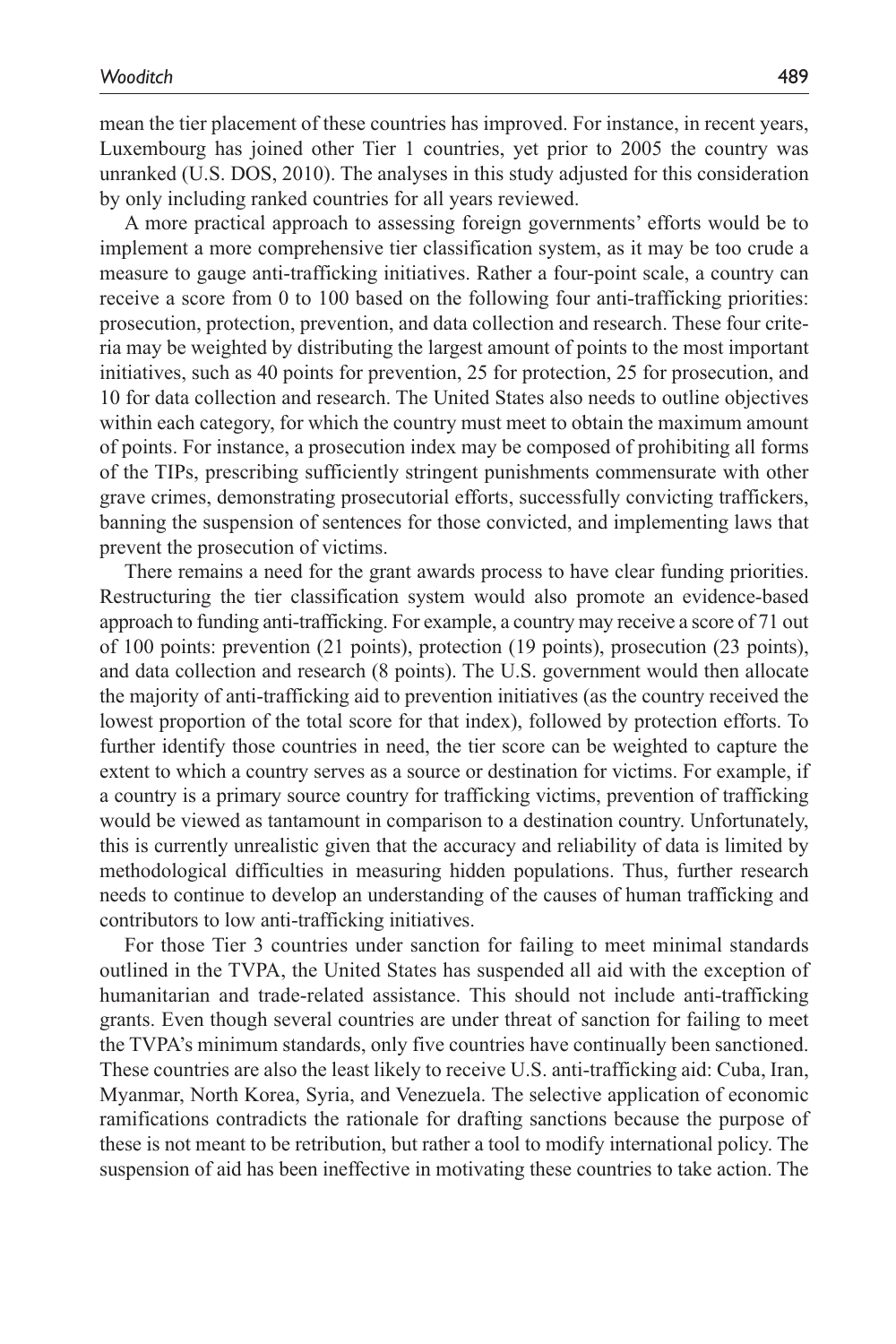process of awarding grants based on progress seems like a smart practice, yet the implications of this policy include cutting off funding to countries that are often high source countries. This creates an inevitable flow of victims to destination countries, whose anti-trafficking efforts are limited to reactive measures. Also, the suspension of aid has been more of a punishment for the trafficking victims rather than to the government. Until a strategy that motivates unwilling countries is implemented, the United States can reduce the incidence of trafficking in origin countries, despite the recipients' lack of initiative, by awarding grants based on need rather than compliance with U.S. standards. Future research should explore how best to disseminate aid within noncompliant nations.

It is clear that although some countries have taken noticeable effort to reduce the TIPs, other countries have not. The present study provides a preliminary understanding into the adoption and funding of anti-trafficking efforts that serves as a platform for anti-trafficking policy reform. Additional inquiry, with varying methodical approaches and data sources, into the effectiveness of the TIP Report will overcome the lack of outcome evaluations and direct discussion toward an evidence-based approach to funding anti-trafficking initiatives.

#### **Acknowledgments**

Special thanks to Dr. Don Hummer at Penn State Harrisburg for his constant guidance and helpful comments in the drafting of this manuscript.

#### **Declaration of Conflicting Interests**

The author(s) declared no potential conflicts of interest with respect to the authorship and/or publication of this article.

#### **Funding**

The author(s) received no financial support for the research and/or authorship of this article.

#### **References**

- Bales, K. (2007). What predicts global trafficking? *International Journal of Comparative and Applied Criminal Justice, 31*, 269-279.
- Borjas, G. J. (1989). Economic theory and international migration. *International Migration Review, 23*, 457-485.
- Borjas, G. J. (2000). Economics of migration. *International Encyclopedia of the Social and Behavioral Sciences, 38*(3.4), 1-21.
- Do Espirito Santo, M., & Etheredge, G. D. (2004). And then I became a prostitute . . . Some aspects of prostitution and brothel prostitutes in Dakar, Senegal. *Social Science Journal, 41*, 137-146.
- Ebbe, O. N. (2008). Causes of trafficking in women and children. In O. N. Ebbe, & D. K. Das (Eds.), *Global trafficking in women and children* (pp. 33-38). Boca Raton, FL: CRC Press.
- Farrell, A., McDevitt, J., & Fahy, S. (2010). Where are all the victims? Understanding the determinants of official identification of human trafficking incidents. *Criminology and Public Policy, 9*, 201-231.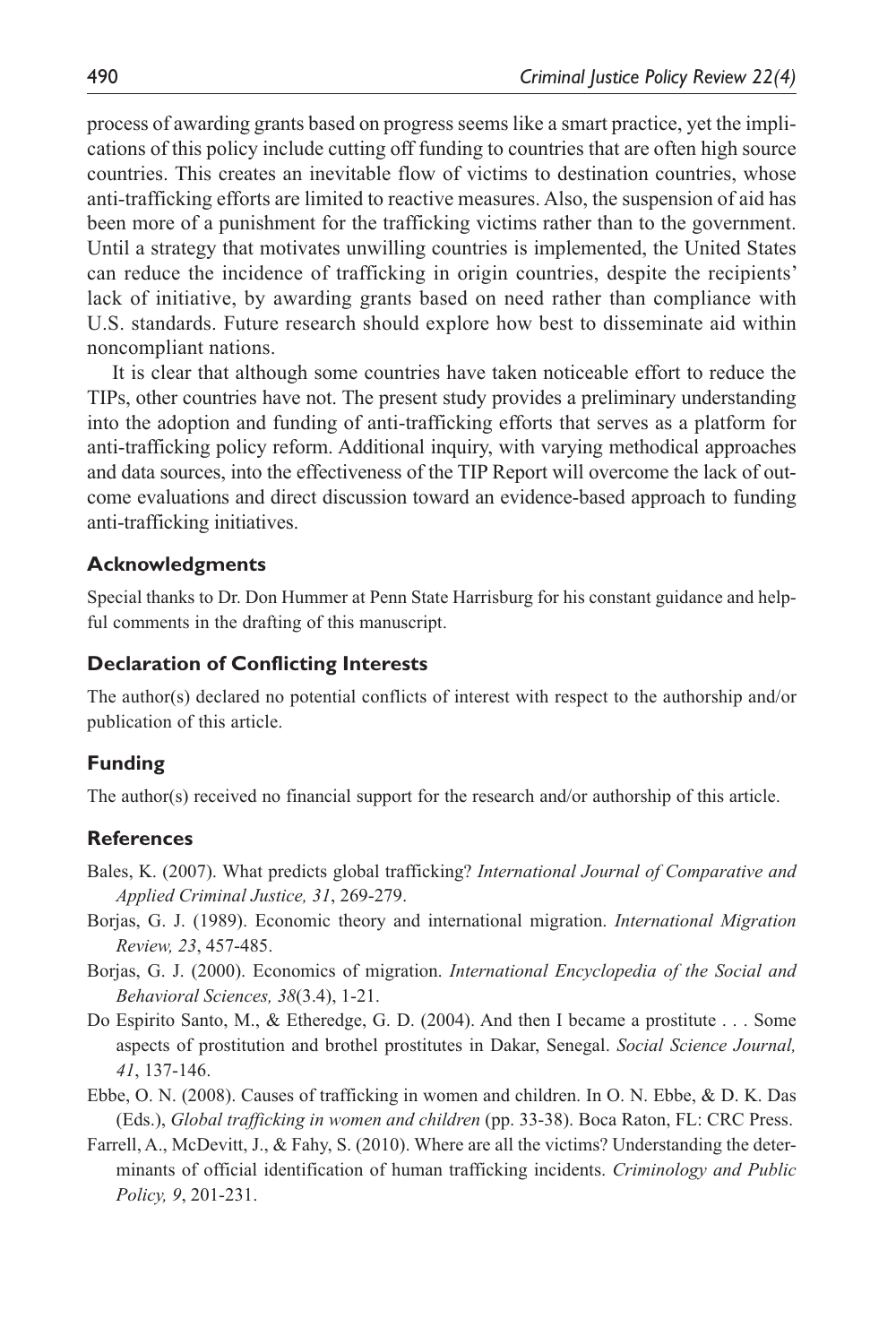- Freedom House. (2009). *Worst of the worst: The world's most repressive societies*. Retrieved July 9, 2009, from http://www.freedomhouse.com
- Gallagher, A. (2001). Human rights and the new UN protocols in trafficking and migrant smuggling: A preliminary analysis. *Human Rights Quarterly, 23*, 975-1004.
- Gallagher, A. (2006). Human rights and human trafficking in Thailand: A shadow TIP report. In K. D. Beeks & D. Amir (Eds.), *Trafficking and the global sex industry* (pp. 139-164). Lanham, MD: Lexington Books.
- Hodge, D. R., & Lietz, C. A (2007). The international sexual trafficking of women and children: A literature review. *Journal of Women and Social Work, 22*, 163-174.
- ICF International. (2009). *Improving effectiveness of international aid to combat human trafficking*. Retrieved June 9, 2010, from http://www.icfi.com/docs/trafficking-international-aid.pdf
- International Justice Mission. (2007). *IJM's Burkhalter testifies before senate on human trafficking.* Retrieved January 24, 2008, from http://216.128.18.195/IJMpdfs/070322\_HollyTestifies BeforeSenateSubcommittee.pdf
- Jeffreys, S. (2010). "Brothels without walls": The escort sector as a problem for the legalization of prostitution. *Social Politics, 17*, 210-234.
- Kelly, E. (2002). *Journeys of Jeopardy: A review of research on trafficking in women and children in Europe* (IOM Migration Research Studies). Retrieved September 20, 2010, from http://www.iom.int/jahia/webdav/site/myjahiasite/shared/shared/mainsite/published\_docs/ serial\_publications/mrs\_11\_2002.pdf
- Klenosky, D. (2002). The "pull" of tourism destinations: A means-end investigation. *Journal of Travel Research, 40*, 385-395.
- Marino, R., Minichiello, V., & Disogra, C. (2003). Male sex workers in Cordoba, Argentina: Sociodemographic characteristics and sex work experiences. *Revista Panamericana de Salud Publica, 13*, 311-319.
- Poulin, R. (2003). Globalization and the sex trade: Trafficking and the commodification of women and children. *Canadian Woman Studies*, *22*(3,4), 38-47.
- Raymond, J. G. (2004). Ten reasons for not legalizing prostitution and a legal response to the demand for prostitution. *Journal of Trauma Practice, 2*, 315-332.
- Savona, E. U., Di Nicola, A., & Da Col, G. (1996). Dynamics of migration and crime in Europe: New patterns of an old nexus. *Migration and Crime, 8*, 1-34.
- Stolz, B. (2010). Human trafficking: Policy. *Criminology and Public Policy, 9*, 267-275.
- Trafficking Victims Protection Reauthorization Act of 2003 P.L. 106-386, Stat. 117, 2875 (2003).
- Trafficking Victims Protection Reauthorization Act of 2005 P.L. 109-164, Stat. 119, 3558 (2005).
- Transparency International. (2008). *Transparency International Corruption Perceptions Index 2008.* Berlin, Germany: Transparency International Sercretariet.
- United Nations General Assembly. (1995a). *Implementation of General Assembly Resolution 49/150 on the Naples Political Declaration and Global Action Plan against Organized Transnational Crime* (A/50/433). New York: Author.
- United Nations General Assembly. (1995b). *Naples Political Declaration and Global Action Plan against Organized Transnational Crime* (A/49/606). New York: Author.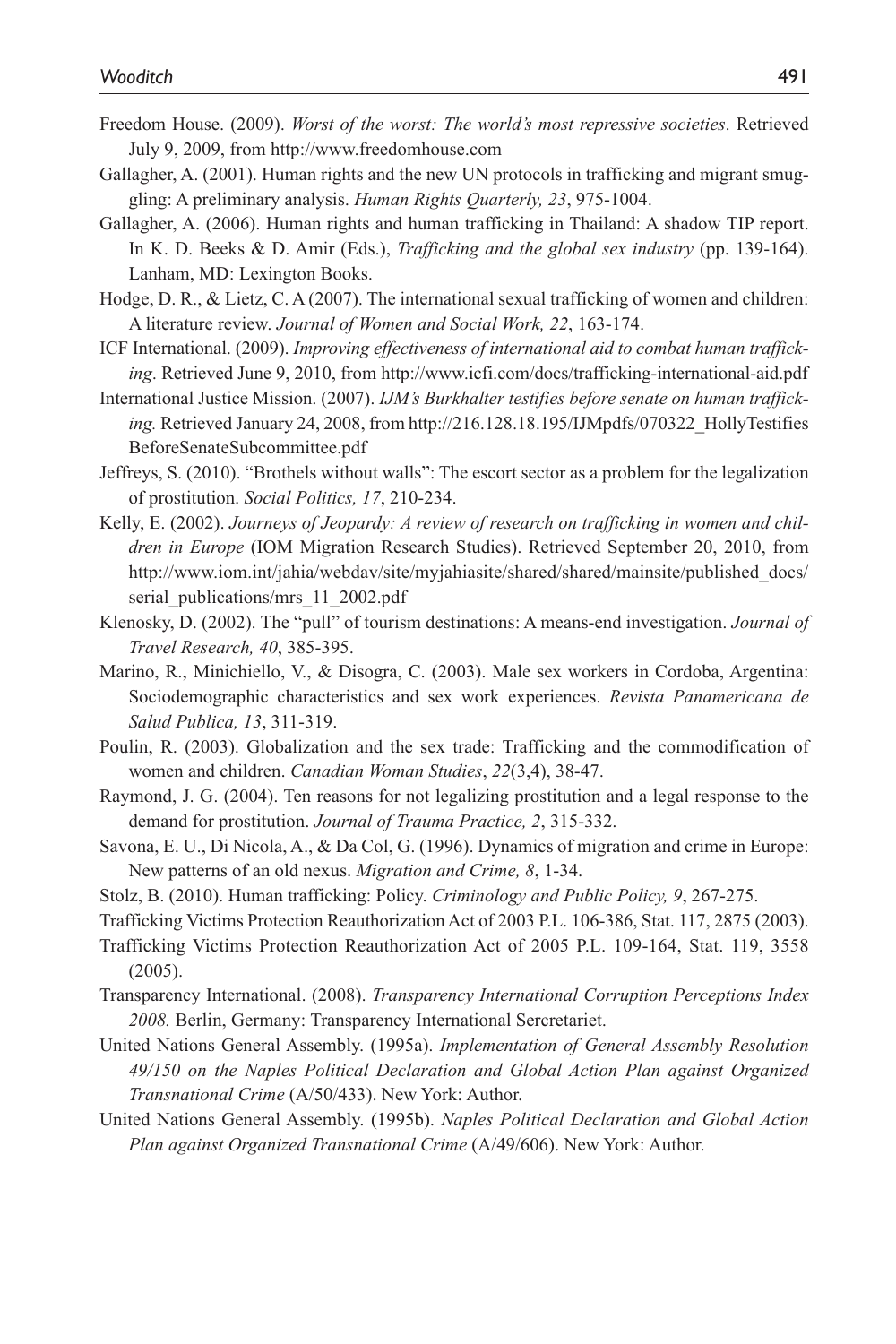- United Nations Office on Drugs and Crime. (2006). *Trafficking in persons: Global patterns.* Retrieved October 20, 2008, from http://www.unodc.org/documents/human-trafficking/ HT-globalpatterns-en.pdf
- U.S. Congress, House of Representatives, House Committee on International Relations. (2002, June 19). *Foreign Government Complicity in Human Trafficking: A Review of the State Department's 2002 Trafficking in Persons Report.* Testimony, Donna M. Hughes, Professor, University of Rhode Island, Kingston.
- U.S. Department of Justice. (2006). *Assessment of U.S. government activities to combat trafficking in persons: Fiscal year 2005.* Retrieved August 23, 2010, from http://www.justice.gov/ archive/ag/annualreports/tr2006/assessment of efforts to combat tip.pdf.
- U.S. Department of State. (2004). *Trafficking in Persons Report* (11150). Washington, DC: Author.
- U.S. Department of State. (2005). *Trafficking in Persons Report* (11252). Washington, DC: Author.
- U.S. Department of State. (2006a). *On-the-record briefing by Ambassador John R. Miller, Ambassador-at-Large on International Slavery, on Release of the Sixth Annual Trafficking in Persons Report: Special Briefing.* Retrieved October 16, 2008, from http://2001-2009. state.gov/r/pa/prs/ps/2006/67559.htm.
- U.S. Department of State. (2006b). *Trafficking in Persons Report* (11335). Washington, DC: Author.
- U.S. Department of State. (2007a). *Release of the Seventh Annual Trafficking in Persons Report: Ambassador Mark P. Lagon, Senior Advisor on Trafficking in Persons.* Retrieved October 30, 2008, from http://2001-2009.state.gov/g/tip/rls/rm/07/86306.htm.
- U.S. Department of State. (2007b). *Trafficking in Persons Report* (11407). Washington, DC: Author.
- U.S. Department of State. (2008a). *Release of the Seventh Annual Trafficking in Persons Report: Ambassador Mark P. Lagon, Director of the Office to Monitor and Combat Trafficking in Perons.* Retrieved September 16, 2008, from http://2001-2009.state.gov/g/tip/rls/ rm/2008/105572.htm.
- U.S. Department of State. (2008b). *Trafficking in Persons Report* (11407). Washington, DC: Author.
- U.S. Department of State. (2009). *Trafficking in Persons Report* (11407). Washington, DC: Author.
- U.S. Department of State. (2010). *Trafficking in Persons Report.* Washington, DC: Author.
- U.S. Department of Treasury. (2008). *Office of foreign national control*. Retrieved October 2, 2008, from http://www.ustreas.gov/offices/enforcement/ofac/programs/index.shtml
- U.S. Government Accountability Office. (2006). *Human trafficking: Better data, strategy, and reporting needed to enhance U.S. anti-trafficking efforts abroad* (Publication No. GAO-06- 825). Report to the Chairman, Committee on the Judiciary and the Chairman, Committee on International Relations, House of Representatives, Washington DC.
- U.S. Government Accountability Office. (2007). *Human trafficking: Monitoring and evaluation of international projects are limited, but experts suggest improvements* (Publication No. GAO-07-1034) Report to Congressional Requesters, Washington, DC.